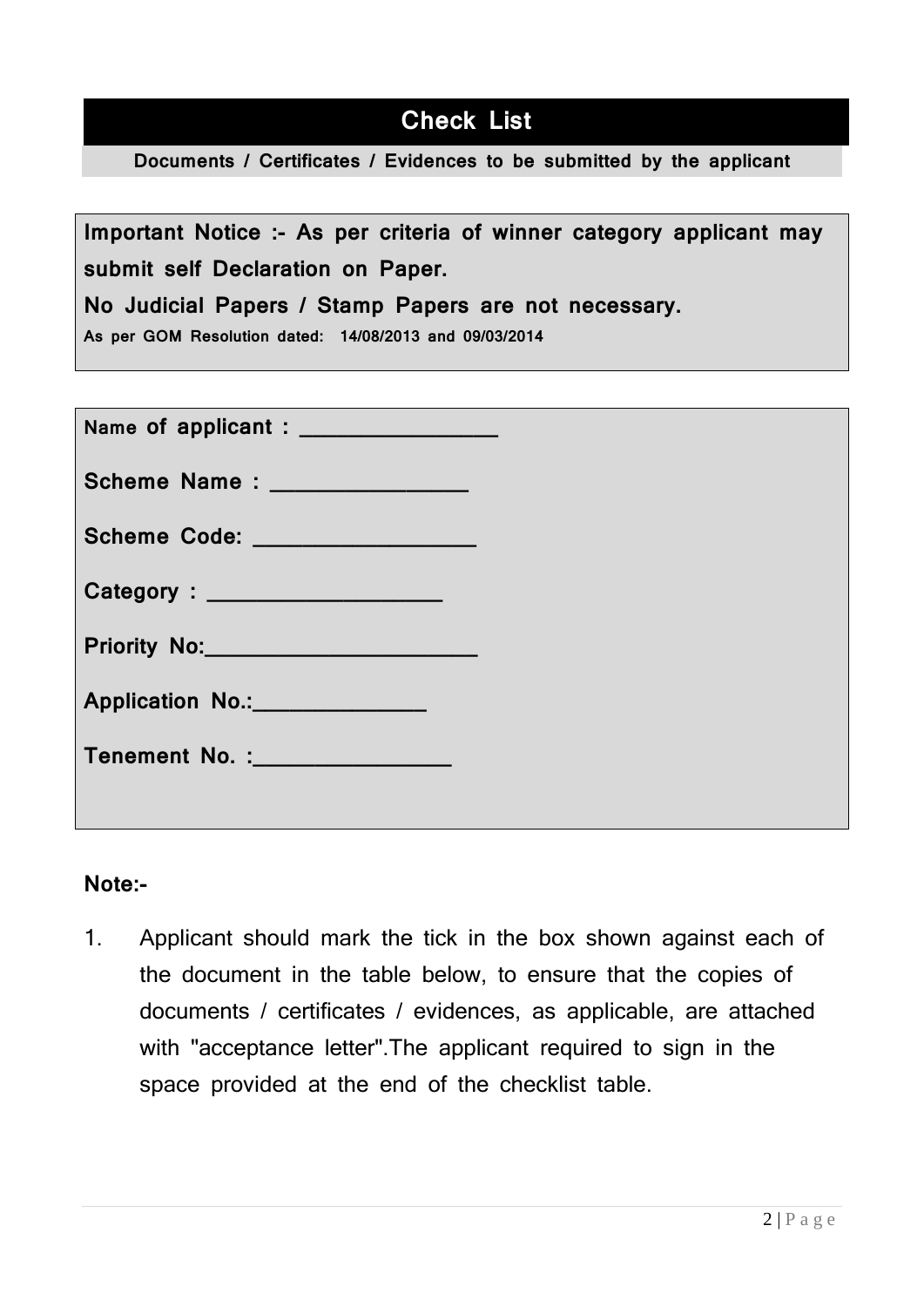- 2. The officer accepting the certified copies of documents / certificates / evidences should verify the same with all the originals thereof as produced before him by the applicant. The officer needs to sign in the space provided at the end of the checklist table.
- 3. Documents at serial No. 1 to 9 in the checklist table below are compulsory for all applicants in all categories (i.e. Applicants in GP and all categories).

Documents indicated at serial No. 10 to 23 are for the applicants in the categories other than General Category (GP). The applicants are expected to submit relevant documents as applicable to his / her category.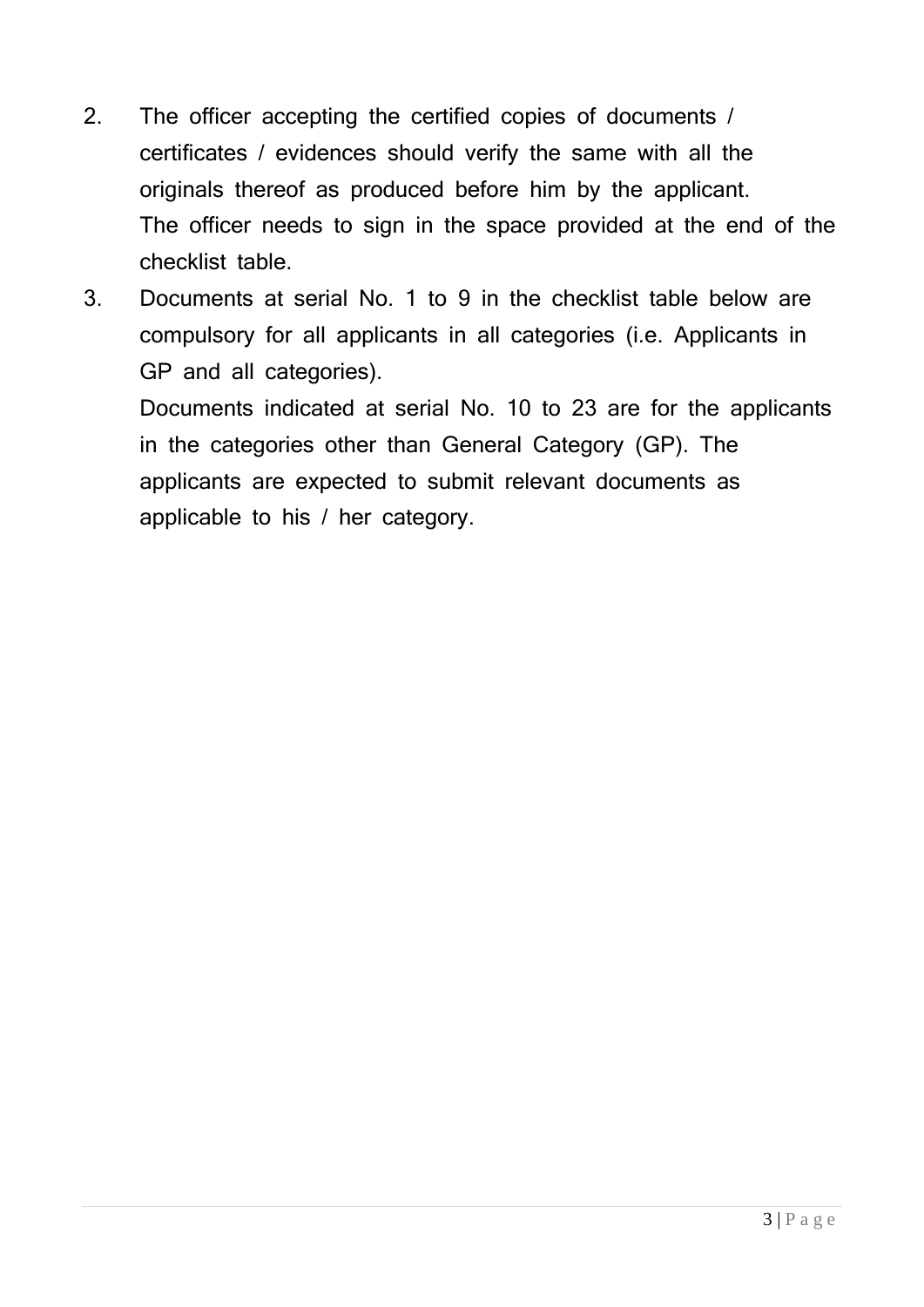| <b>Checklist</b>        |                                                     |                                                                                      |                                                                                        |                                                                                                                                                  |                |
|-------------------------|-----------------------------------------------------|--------------------------------------------------------------------------------------|----------------------------------------------------------------------------------------|--------------------------------------------------------------------------------------------------------------------------------------------------|----------------|
| Sr.<br>No.              | Criterion of<br>eligibility                         | Certified copies of<br>documents /<br>certificates / evidences to<br>be<br>submitted | Applicant to<br>ensure<br>submission<br>by tick<br>marking in<br>the box<br>$\sqrt{ }$ | <b>Officer</b><br>accepting<br>the<br>document<br>to ensure<br>submissio<br>n of the<br>same<br>bytick<br>marking<br>in the<br>box<br>$\sqrt{ }$ | <b>Remarks</b> |
| (1)                     | (2)                                                 | (3)                                                                                  | (4)                                                                                    | (5)                                                                                                                                              | (6)            |
| 1A<br>1B                | Applicant's<br>Acceptance letter<br>Certified photo | Acceptance Letter<br>(Format "S")<br><b>Certified Photo</b>                          |                                                                                        |                                                                                                                                                  |                |
|                         |                                                     | (Format "F")                                                                         |                                                                                        |                                                                                                                                                  |                |
| $\overline{2}$          | Appendix showing<br>Terms/ conditions               | Appendix<br>(Format "AP")                                                            |                                                                                        |                                                                                                                                                  |                |
| 3A                      | Self Declaration                                    | (Format "P")                                                                         |                                                                                        |                                                                                                                                                  |                |
| 3B                      | Indemnity Bond                                      | (Format "X")                                                                         |                                                                                        |                                                                                                                                                  |                |
| $\overline{\mathbf{4}}$ | Age proof for<br>18 yrs and above                   | (1) Birth certificate<br>issued by competent<br>authority as legally valid           |                                                                                        |                                                                                                                                                  |                |
|                         |                                                     | <b>OR</b><br>(2)School Leaving<br>Certificate<br>Or any other relevant               |                                                                                        |                                                                                                                                                  |                |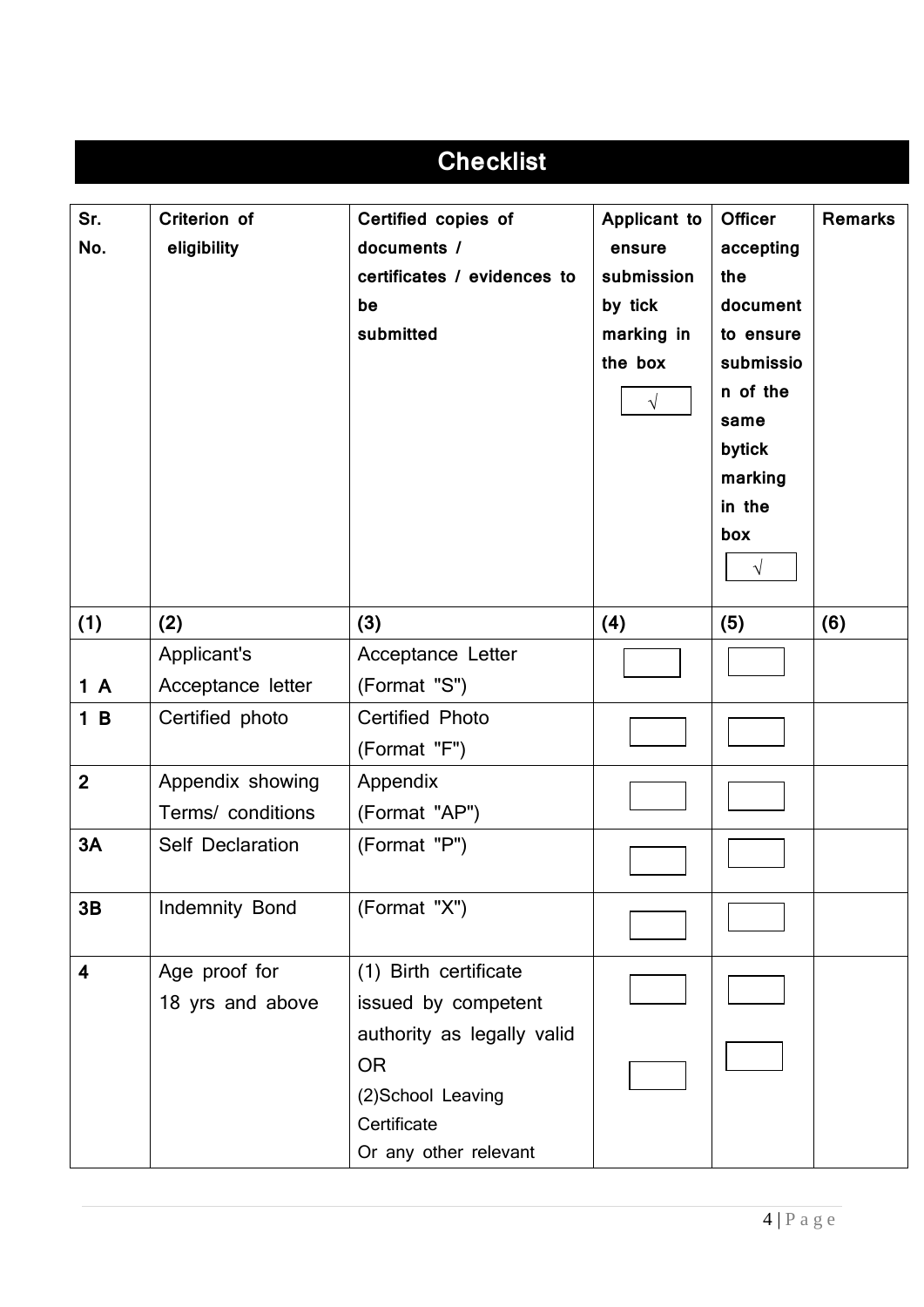|                |                     | Document                  |  |  |
|----------------|---------------------|---------------------------|--|--|
| $5\phantom{1}$ | Certificate of more | Domicile certificate      |  |  |
|                | than 15 years stay  | issued by competent       |  |  |
|                | in Maharashtra      | authority or              |  |  |
|                | <b>State</b>        | 15 years Residence        |  |  |
|                |                     | Certificate               |  |  |
| 6              | Document Showing    |                           |  |  |
|                | income during year  |                           |  |  |
|                | 01/04/2018 to       |                           |  |  |
|                | 31/03/2018          |                           |  |  |
|                |                     |                           |  |  |
| 6 A            | If Applicant is in  | (1) Salary certificate    |  |  |
|                | service             | (Format A)                |  |  |
|                |                     | <b>AND</b>                |  |  |
|                |                     | (2) Income Tax Return     |  |  |
|                |                     | <b>AND</b>                |  |  |
|                |                     | (3) Salary Certificate in |  |  |
|                |                     | Format -A of applicant's  |  |  |
|                |                     | spouse                    |  |  |
|                |                     | <b>AND</b>                |  |  |
|                |                     | (4) Income Tax Return     |  |  |
|                |                     | of applicant's spouse     |  |  |
|                |                     | <b>AND</b>                |  |  |
|                |                     | ( If dose not applicable  |  |  |
|                |                     | point No.3 & 4)           |  |  |
|                |                     | (5) Self Declaration in   |  |  |
|                |                     | the Format - C of         |  |  |
|                |                     | applicant's spouse        |  |  |
| 6 B            | Applicant is self   | (1) Income tax Return     |  |  |
|                | employed and        | <b>AND</b>                |  |  |
|                | Income Tax          | (2) Salary Certificate in |  |  |
|                | Assessee            | Format - A of applicant's |  |  |
|                |                     | spouse                    |  |  |
|                |                     | <b>AND</b>                |  |  |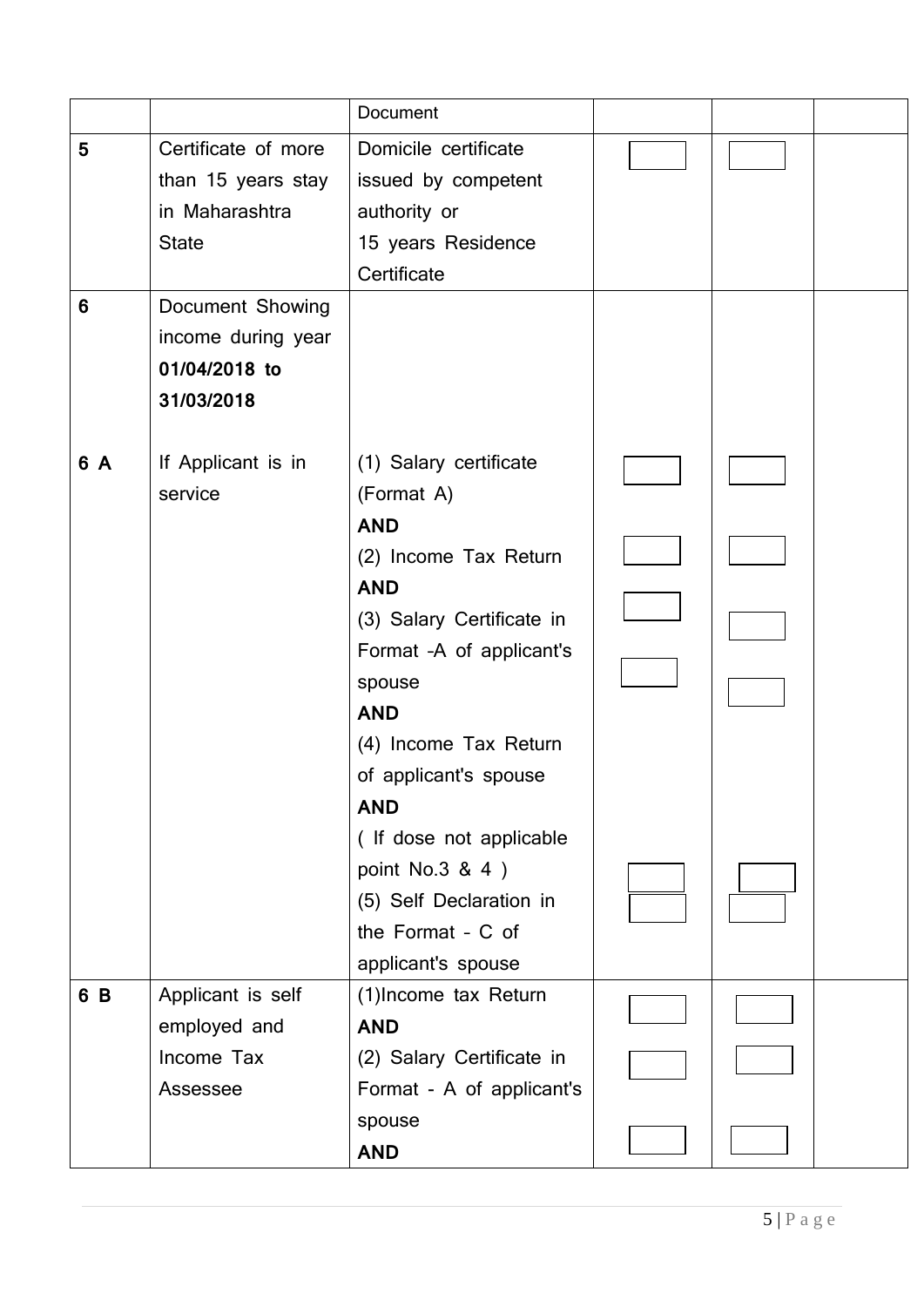|     |                        | (3) Income Tax Return      |  |  |
|-----|------------------------|----------------------------|--|--|
|     |                        | of applicant's spouse      |  |  |
|     |                        | <b>AND</b>                 |  |  |
|     |                        | (If does not applicable    |  |  |
|     |                        | point No. 2 & 3 )          |  |  |
|     |                        | (4) Self Declaration in    |  |  |
|     |                        | the format - C of          |  |  |
|     |                        | applicant's spouse         |  |  |
| 6 C | If applicant is self   | (1) Self Declaration in    |  |  |
|     | employed but not       | the format No.-B           |  |  |
|     | income tax             | <b>AND</b>                 |  |  |
|     | assessee               | (2) Salary Certificate in  |  |  |
|     |                        | Format - A of applicant's  |  |  |
|     |                        | spouse                     |  |  |
|     |                        | <b>AND</b>                 |  |  |
|     |                        | (3) Income Tax Return      |  |  |
|     |                        | of applicant's spouse      |  |  |
|     |                        | <b>AND</b>                 |  |  |
|     |                        | (If does not comply        |  |  |
|     |                        | point No.2 & 3)            |  |  |
|     |                        | (4) Self Declaration in    |  |  |
|     |                        | the format - C of          |  |  |
|     |                        | applicant's spouse         |  |  |
|     |                        |                            |  |  |
|     |                        |                            |  |  |
|     |                        |                            |  |  |
|     |                        |                            |  |  |
| 6 D | If applicant           | (1) Applicant's Income     |  |  |
|     | <b>isAgriculturist</b> | certificate for year 2017- |  |  |
|     |                        | 2018 issued by             |  |  |
|     |                        | concerned Tahsildar        |  |  |
|     |                        | <b>AND</b>                 |  |  |
|     |                        | (2) Income tax Return if   |  |  |
|     |                        | available                  |  |  |
|     |                        |                            |  |  |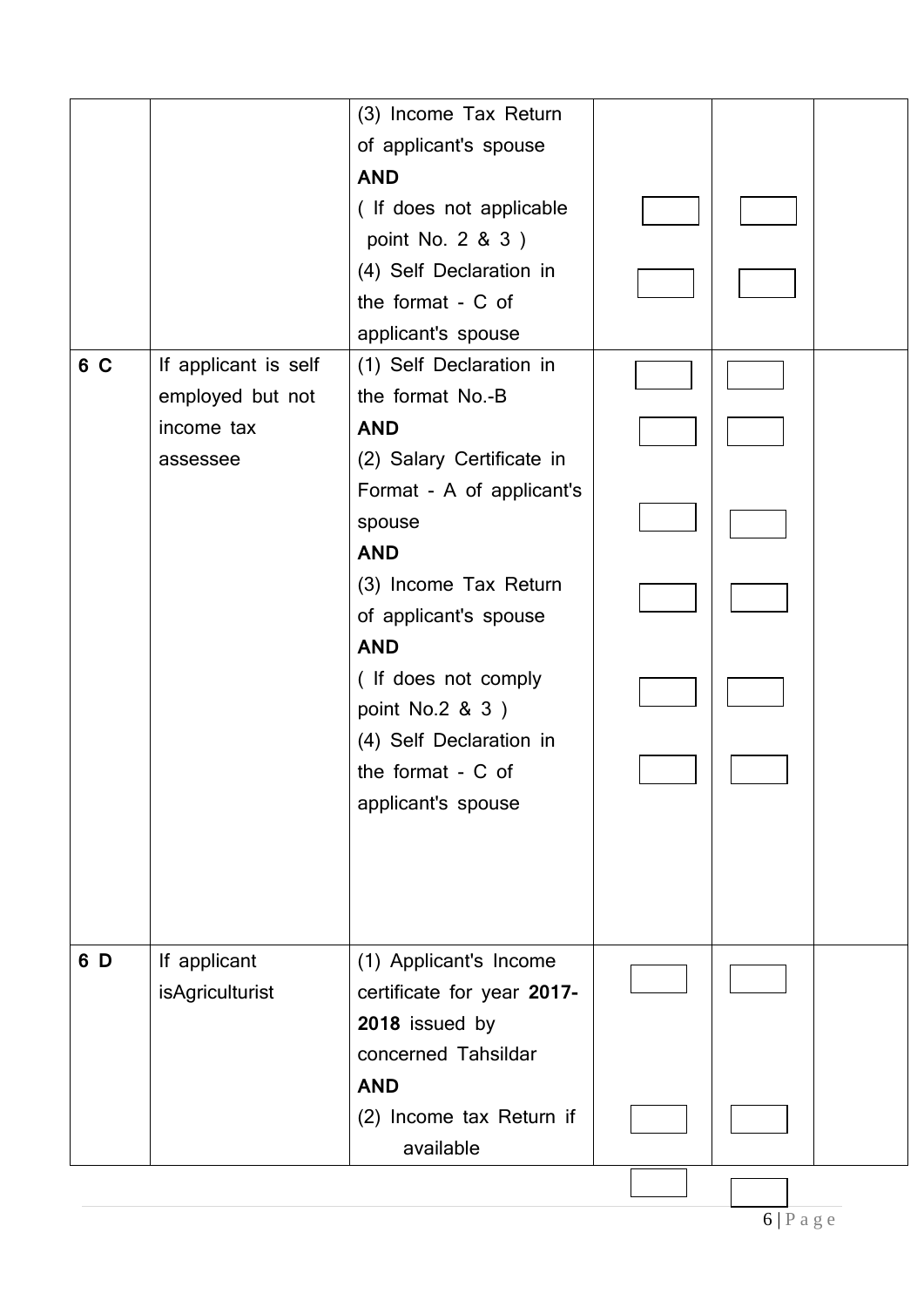|    |                                                                                       | <b>AND</b><br>(3) Salary Certificate in<br>Format - A of applicant's<br>spouse                                                                                                                                  |  |  |
|----|---------------------------------------------------------------------------------------|-----------------------------------------------------------------------------------------------------------------------------------------------------------------------------------------------------------------|--|--|
|    |                                                                                       | <b>AND</b><br>(4) Income Tax Return<br>of applicant's spouse<br><b>AND</b>                                                                                                                                      |  |  |
|    |                                                                                       | (If dose not applicable<br>point No.3 & 4)<br>(5) Self Declaration in<br>the format - "C" of<br>applicant's spouse                                                                                              |  |  |
| 7  | Proof of Applicant<br>that he/she does<br>not possesses<br>house/plot in<br>MCGM area | Self Declaration in<br>Format $(E)$                                                                                                                                                                             |  |  |
| 8  | Document showing<br>evidence of present<br>accommodation                              | 1) Rent Receipt or<br>2) Attested copy of<br>leave and licenses<br>agreement Or<br>3) Society maintenance<br>receipt. Or<br>4) Attested copy of<br>Electricity Bill or<br>5) Attested copy of<br>telephone bill |  |  |
| 9  | Form - Part A & B                                                                     | Print out of Form Part A<br>& B (System Generated)                                                                                                                                                              |  |  |
| 10 | Schedule Castes &<br>Nav buddhist (SC)                                                | 1. Caste certificate issued<br>by competent authority<br>of Maharashtra State.                                                                                                                                  |  |  |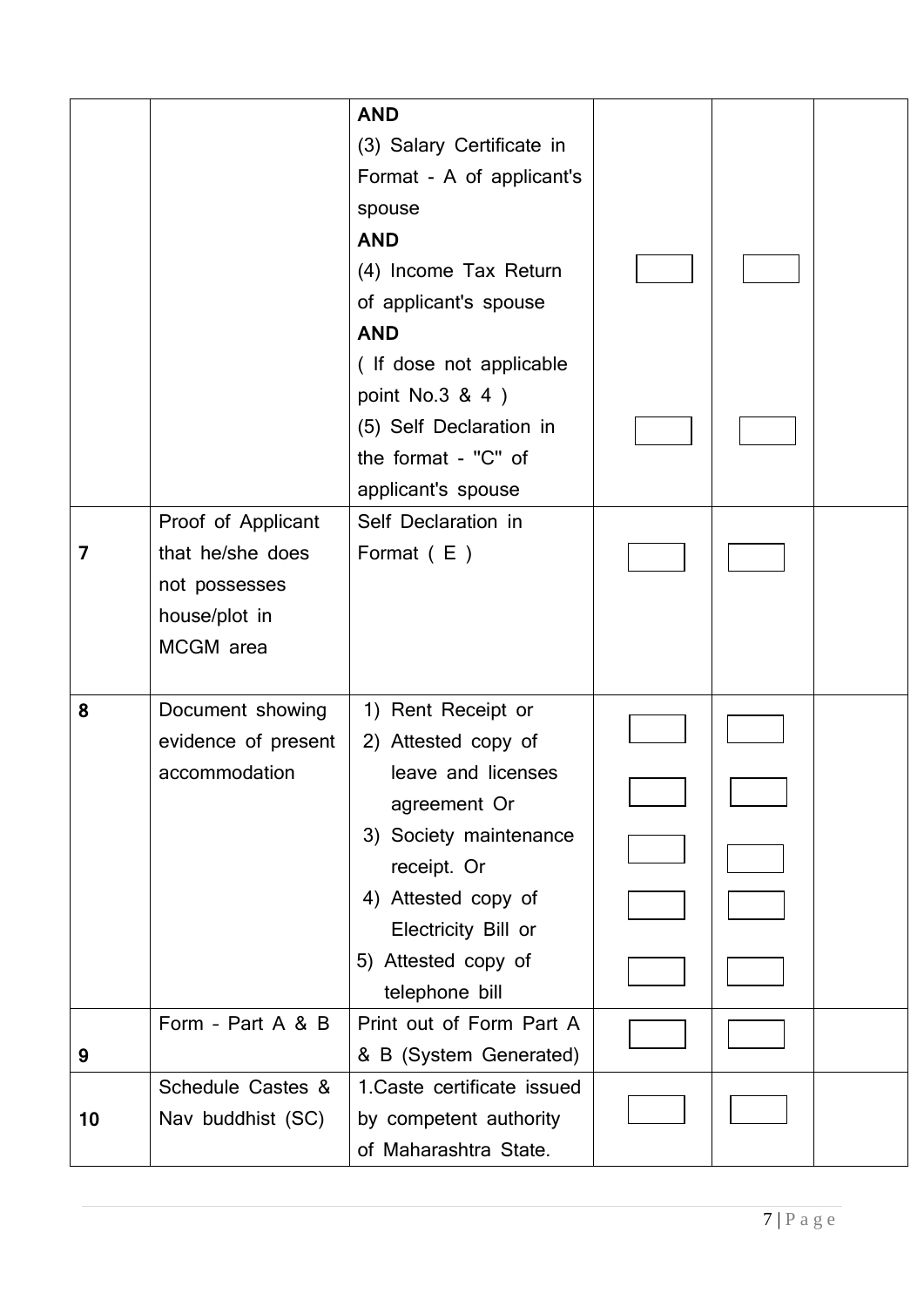|    |                          | 2. Caste validity certificate                                                                                                                        |  |  |
|----|--------------------------|------------------------------------------------------------------------------------------------------------------------------------------------------|--|--|
|    |                          | if available                                                                                                                                         |  |  |
|    |                          | Note:-Applicant in this category will have to produce Caste Validity Certificate                                                                     |  |  |
|    |                          | (CVC). The possession of tenement shall not be given without CVC                                                                                     |  |  |
| 11 | <b>Scheduled Tribes</b>  | 1. Tribe Certificate issued                                                                                                                          |  |  |
|    | (ST)                     | by competent authority                                                                                                                               |  |  |
|    |                          | of Maharashtra State.                                                                                                                                |  |  |
|    |                          | 2. Tribe Validity                                                                                                                                    |  |  |
|    |                          | Certificate if available                                                                                                                             |  |  |
|    |                          | Note:-Applicant in this category will have to produce Tribe Validity Certificate                                                                     |  |  |
|    |                          | (TVC). The possession of tenement shall not be given without TVC                                                                                     |  |  |
|    | <b>Nomadic Tribes</b>    | 1. Caste certificate issued                                                                                                                          |  |  |
| 12 | (NT)                     | by competent authority of                                                                                                                            |  |  |
|    |                          | Maharashtra State.                                                                                                                                   |  |  |
|    |                          | 2. Caste validity certificate                                                                                                                        |  |  |
|    |                          | if available                                                                                                                                         |  |  |
|    |                          |                                                                                                                                                      |  |  |
|    |                          |                                                                                                                                                      |  |  |
|    |                          |                                                                                                                                                      |  |  |
|    |                          | Note:-Applicant in this category will have to produce Caste Validity Certificate<br>(CVC). The possession of tenement shall not be given without CVC |  |  |
|    |                          |                                                                                                                                                      |  |  |
| 13 | <b>Denotified Tribes</b> | 1) Caste certificate                                                                                                                                 |  |  |
|    |                          |                                                                                                                                                      |  |  |
|    | (DT)                     | issued by                                                                                                                                            |  |  |
|    |                          | competent                                                                                                                                            |  |  |
|    |                          | authority of                                                                                                                                         |  |  |
|    |                          | Maharashtra State                                                                                                                                    |  |  |
|    |                          |                                                                                                                                                      |  |  |
|    |                          | 2) Caste validity                                                                                                                                    |  |  |
|    |                          | certificate if available                                                                                                                             |  |  |
|    |                          |                                                                                                                                                      |  |  |
|    |                          | Note:-Applicant in this category will have to produce Caste Validity                                                                                 |  |  |
|    |                          | Certificate(CVC). The possession of tenement shall not be given without CVC                                                                          |  |  |
| 14 | <b>Journalist</b>        | 1. Photo Copy of ID-                                                                                                                                 |  |  |
|    | (JR)                     | card.<br>2. Certificate issued by                                                                                                                    |  |  |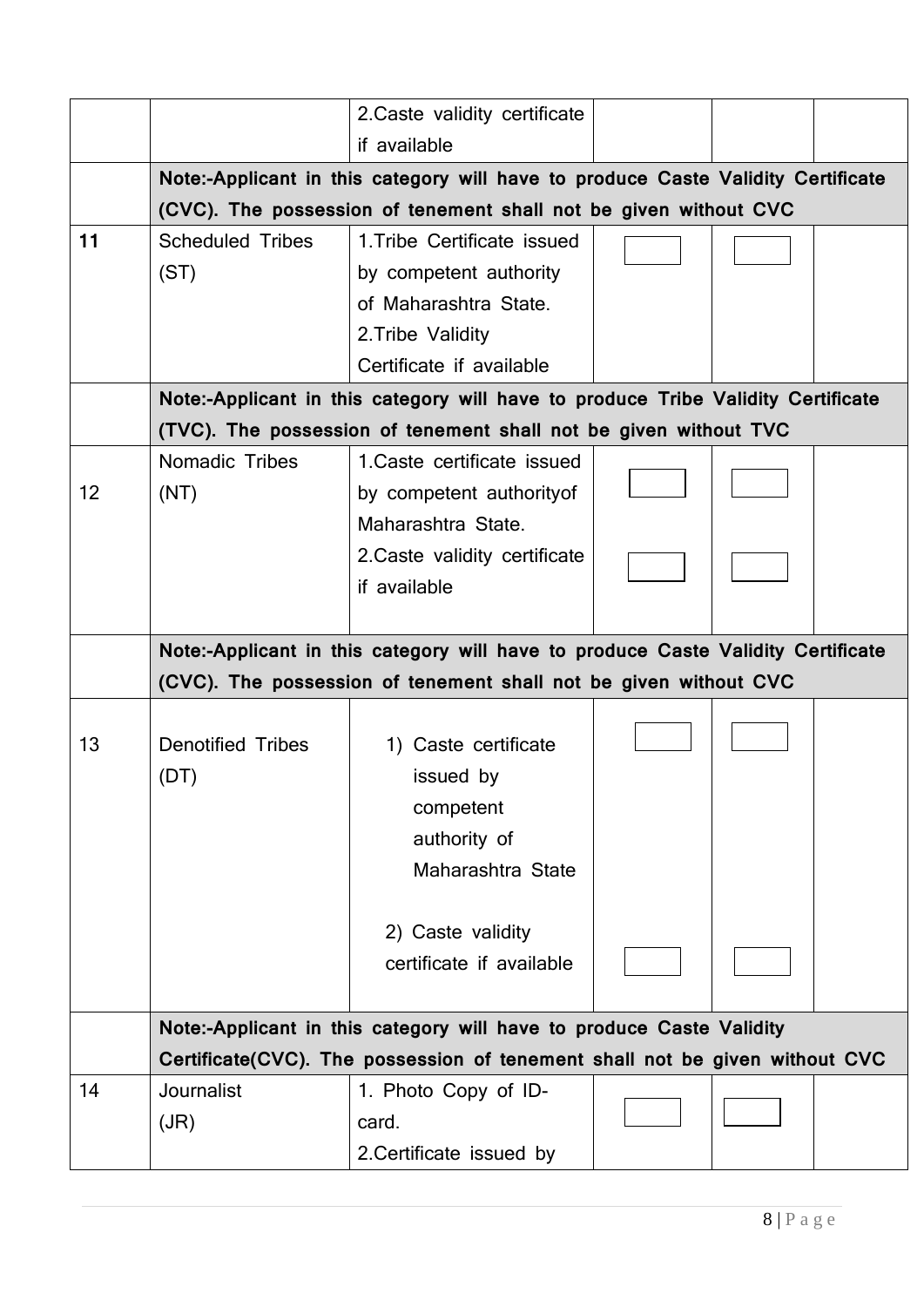|        |                                                                      | Director General of<br>Information and Public<br>relation of Maharashtra                                                                             |  |  |
|--------|----------------------------------------------------------------------|------------------------------------------------------------------------------------------------------------------------------------------------------|--|--|
|        |                                                                      | <b>State</b><br>Or any other proof.                                                                                                                  |  |  |
| 15     | Freedom Fighter<br>(FF)<br>Applicant<br>(himself Freedom<br>fighter) | 1. Certificate regarding<br>freedom fighter issued<br>by Hon. Chief Minister<br><b>OR</b><br>2. Tamrapatra /<br>Sanmanpatra<br>(letter of honour) OR |  |  |
| $15-A$ |                                                                      | 3. Certificate issued by<br><b>Collector Office</b><br><b>AND</b><br>4. Format "FF" Self<br><b>Declaration</b>                                       |  |  |
| $15-B$ | Applicant<br>(legal heir of<br>Freedom fighter)                      | (1)<br>Certificate issued<br>by District Collector<br>about legal heir<br><b>AND</b>                                                                 |  |  |
|        |                                                                      | (2) Tamrapatra /<br>Sanmanpatra<br>(letter of honour)                                                                                                |  |  |
|        |                                                                      | <b>AND</b><br>(3) Format "FF" Self<br>Declaration                                                                                                    |  |  |
| 16     | Physically<br>handicapped<br>persons                                 | (1) Certificate issued by<br>National Association for<br><b>Blind</b><br><b>OR</b>                                                                   |  |  |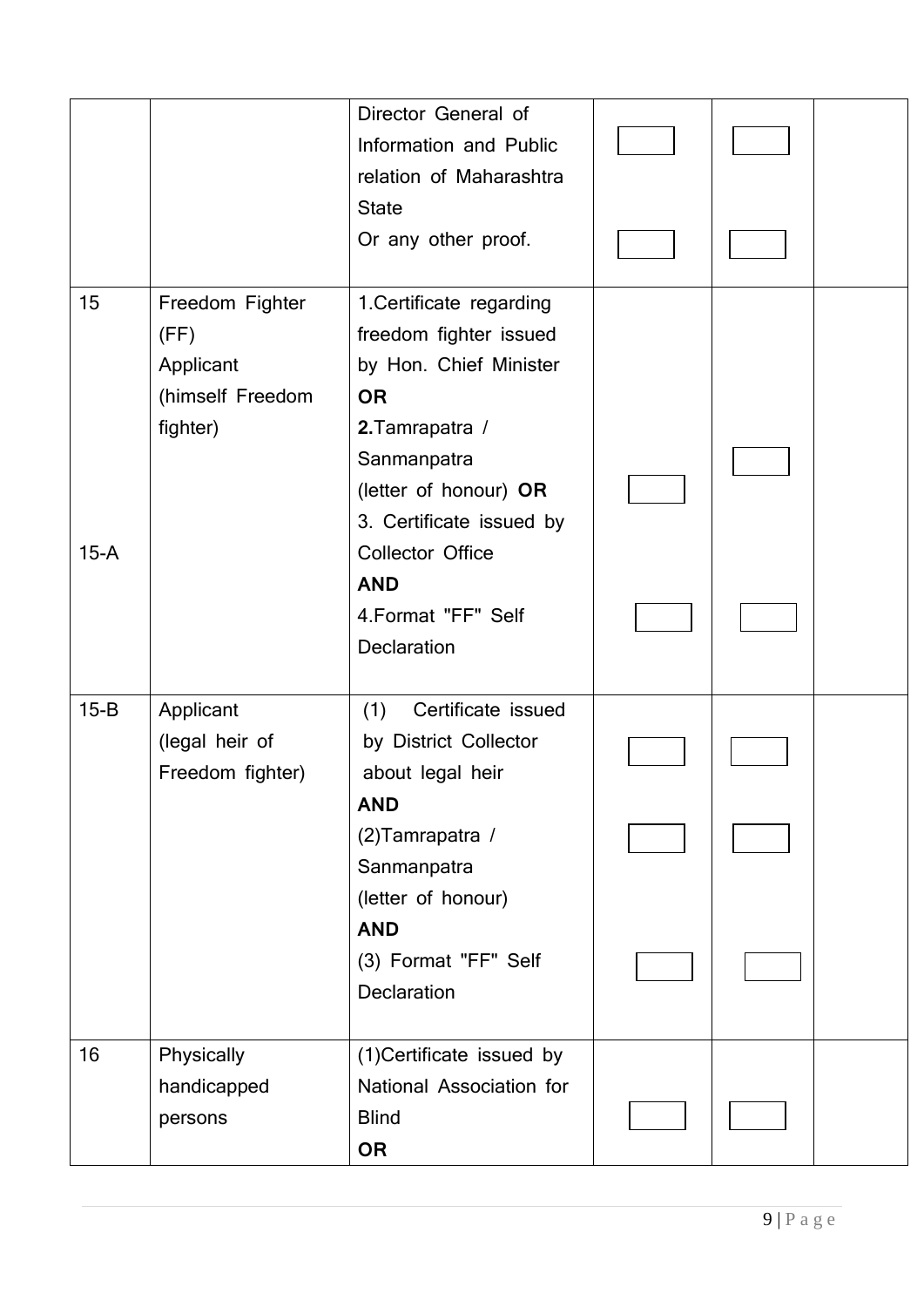| 16(1) | <b>Blind Applicant</b>      | Certificate issued by All<br>India Institute of Physical<br>Medicine &<br>Rehabilitation, Haji Ali,<br>Mumbai.<br><b>OR</b><br><b>Certificate issued</b><br>thru) SADMSoftware<br>for Assessment of<br>Disability,<br>Maharashtra ( |  |  |
|-------|-----------------------------|-------------------------------------------------------------------------------------------------------------------------------------------------------------------------------------------------------------------------------------|--|--|
| 16(2) | Low Vision                  | <b>Certificate issued</b><br>thru ) SADMSoftware<br>for Assessment of<br>Disability,<br><b>Maharashtra (</b>                                                                                                                        |  |  |
| 16(3) | Leprosy Cured               | <b>Certificate issued</b><br>thru) SADMSoftware<br>for Assessment of<br>Disability,<br>Maharashtra (                                                                                                                                |  |  |
| 16(4) | Hearing Impairment          | <b>Certificate issued</b><br>thru) SADMSoftware<br>for Assessment of<br>Disability,<br>Maharashtra (                                                                                                                                |  |  |
| 16(5) | <b>Locomotor Disability</b> | <b>Certificate issued</b><br>thru) SADMSoftware<br>for Assessment of<br>Disability,                                                                                                                                                 |  |  |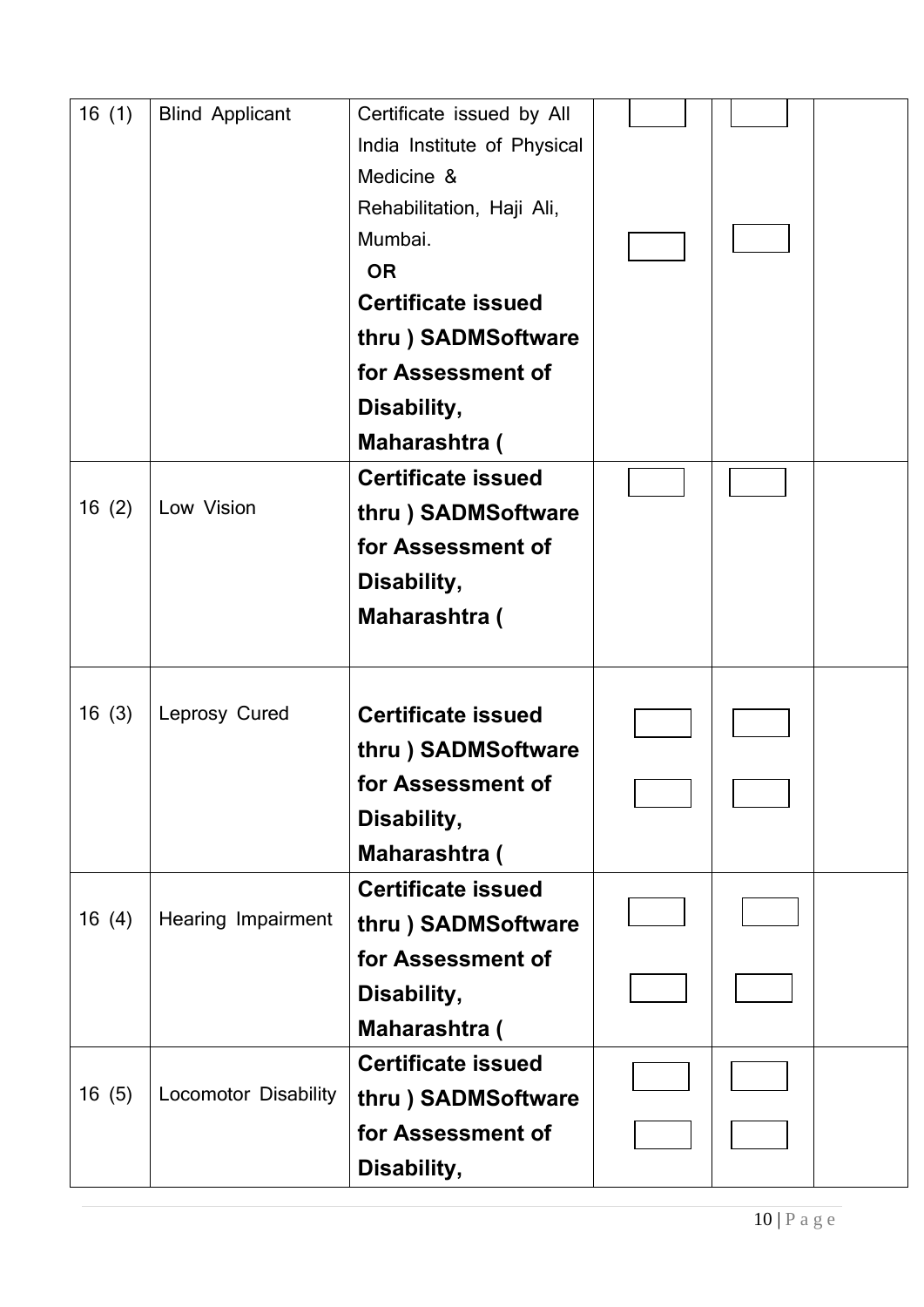|       |                                         | Maharashtra (                   |  |  |
|-------|-----------------------------------------|---------------------------------|--|--|
| 16(6) | <b>Mental Retardation</b>               | <b>Certificate issued</b>       |  |  |
|       |                                         | thru) SADMSoftware              |  |  |
|       |                                         | for Assessment of               |  |  |
|       |                                         | Disability,                     |  |  |
|       |                                         | <b>Maharashtra (</b>            |  |  |
|       |                                         | <b>OR</b>                       |  |  |
| 16(7) | Mental illness                          | <b>Certificate issued</b>       |  |  |
|       |                                         | thru) SADMSoftware              |  |  |
|       |                                         | for Assessment of               |  |  |
|       |                                         | Disability,                     |  |  |
|       |                                         | Maharashtra (                   |  |  |
| 17    | Families of defence                     | 1) Certificate issued by        |  |  |
|       | personnel and                           | concerned authority of          |  |  |
|       | personnel of Border                     | Defence department              |  |  |
|       | Security force who<br>have been died or | And<br>2) Certificate issued by |  |  |
|       | disabled or                             | <b>District Sainik Welfare</b>  |  |  |
|       | declared missing.                       | Board.                          |  |  |
|       | (Pl. see information                    |                                 |  |  |
|       | booklet) (DF)                           |                                 |  |  |
|       |                                         |                                 |  |  |
| 18    | Ex serviceman and                       | (1) Certificate issued by       |  |  |
|       | their dependents                        | concerned authority of          |  |  |
|       | (Ex Serviceman)                         | defence<br><b>AND</b>           |  |  |
|       |                                         |                                 |  |  |
|       |                                         | Certificate issued<br>(2)       |  |  |
|       |                                         | by District Sainik wefare       |  |  |
|       |                                         | <b>Board</b>                    |  |  |
|       |                                         |                                 |  |  |
|       | All sitting & Ex-                       | (1) Certificate issued by       |  |  |
| 19    | members of                              | Secretary Parliament/           |  |  |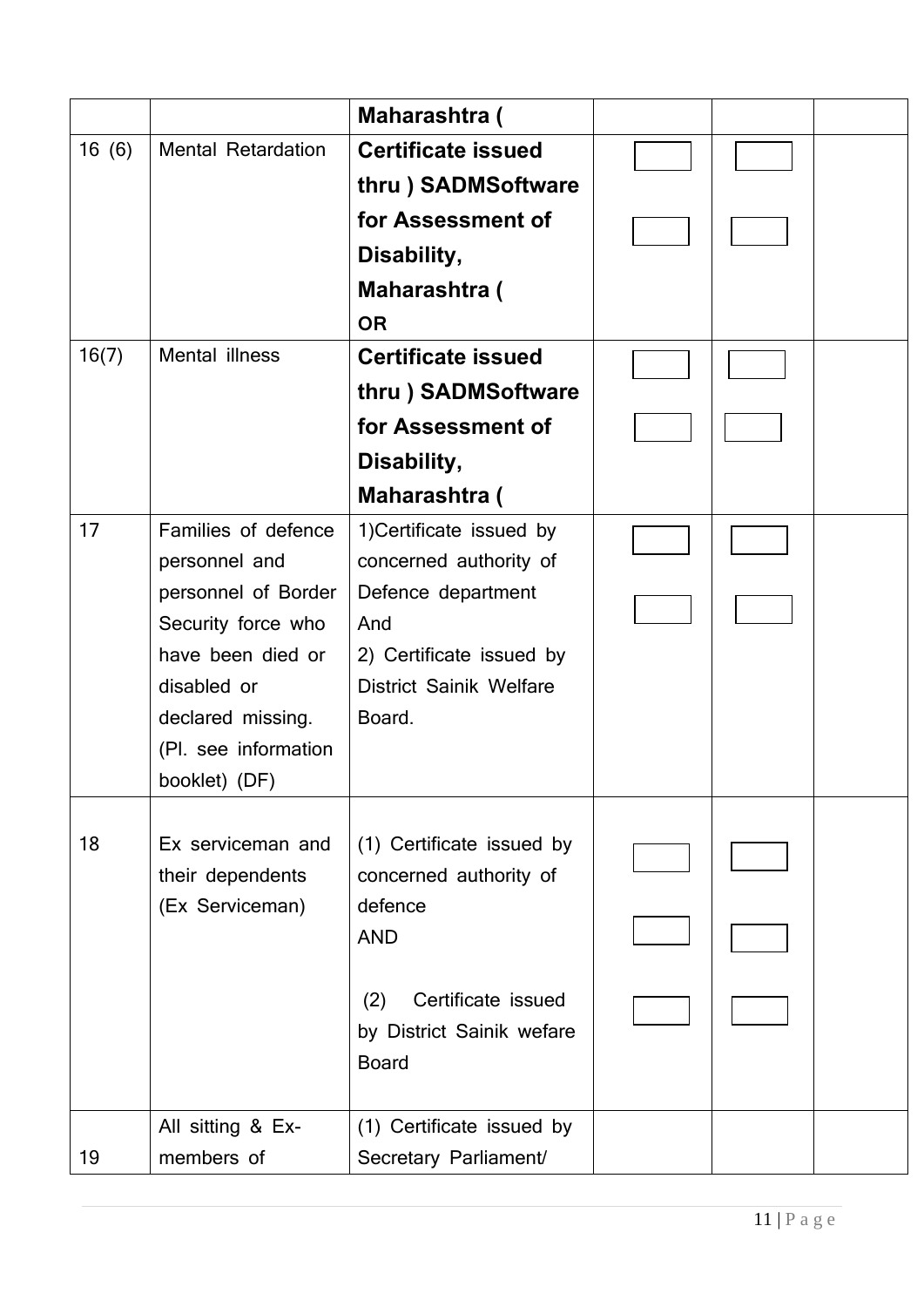|    | Parliament /<br>Assembly or<br>council,<br>representing<br>constituencies in<br>Maharashtra<br>(MP / MLA / MLC) | Legislative Assembly/<br>Council<br><b>AND</b><br>(2) Format "MP" Self<br>Declaration.                        |  |  |
|----|-----------------------------------------------------------------------------------------------------------------|---------------------------------------------------------------------------------------------------------------|--|--|
| 20 | <b>MHADA Employee</b><br>(ME)                                                                                   | (1) Certificate issued by<br>Secretary, MHADA in<br>Format"ME"<br>And<br>(2) Format"ME-1" Self<br>Declaration |  |  |
|    |                                                                                                                 | Note: The possession of tenement shall be handed over subject to verification from regional                   |  |  |
|    |                                                                                                                 | board of MHADA, whether the applicant has taken or not any benefit through                                    |  |  |
|    |                                                                                                                 | <b>MHADA</b> lottery or welfare scheme or ME category.                                                        |  |  |
|    |                                                                                                                 |                                                                                                               |  |  |
| 21 | <b>State Government</b><br>servants &<br>employees of the<br>statutory Boards<br>(except MHADA)                 | Certificate issued by<br>competent authority in<br>format no. "SG"                                            |  |  |
|    | under State<br>Govt.including those<br>who have already<br>retired                                              |                                                                                                               |  |  |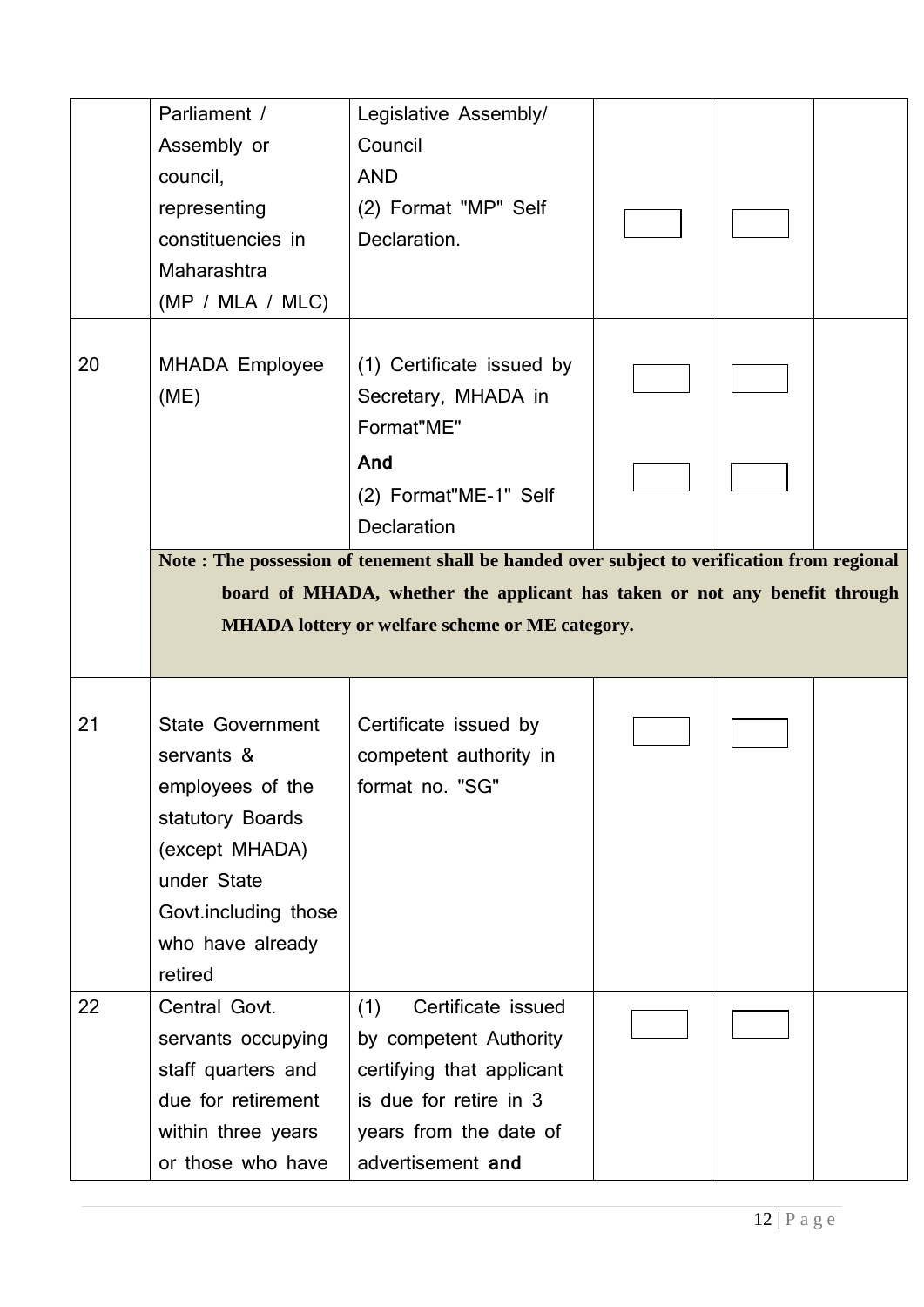|                                     |                                          |                                                                 | documents duly verified with<br>originals |  |
|-------------------------------------|------------------------------------------|-----------------------------------------------------------------|-------------------------------------------|--|
|                                     | submitting certified copies of documents |                                                                 | <b>of</b>                                 |  |
| Applicant's Name & Signature Who is |                                          | Name & Signature of officer<br>accepting the certified copies   |                                           |  |
| ∖                                   |                                          |                                                                 |                                           |  |
|                                     |                                          | (3)                                                             |                                           |  |
|                                     |                                          |                                                                 |                                           |  |
|                                     |                                          | (2)                                                             |                                           |  |
|                                     | desired by the<br>applicant.             |                                                                 |                                           |  |
| 24                                  | Any other<br>documents as                | (1)                                                             |                                           |  |
|                                     |                                          | Maharashtra State                                               |                                           |  |
|                                     |                                          | <b>OR</b><br>2. Certificate issued by<br>Directorate of Art     |                                           |  |
|                                     | (Pl. see booklet for<br>details)         | Directorate of Cultural<br>Affairs, Maharashtra<br><b>State</b> |                                           |  |
| 23                                  | Artist (AR)                              | date of advertisement.<br>1. Certificate issued by              |                                           |  |
|                                     |                                          | applicant is retired<br>before 3 years from the                 |                                           |  |
|                                     |                                          | competent Authority<br>certifying that the                      |                                           |  |
|                                     |                                          | 2. Certificate issued by                                        |                                           |  |
|                                     |                                          | Maharashtra State<br><b>OR</b>                                  |                                           |  |
|                                     |                                          | allotted to him in                                              |                                           |  |
|                                     | already retired (CG)                     | residing in staff quarter                                       |                                           |  |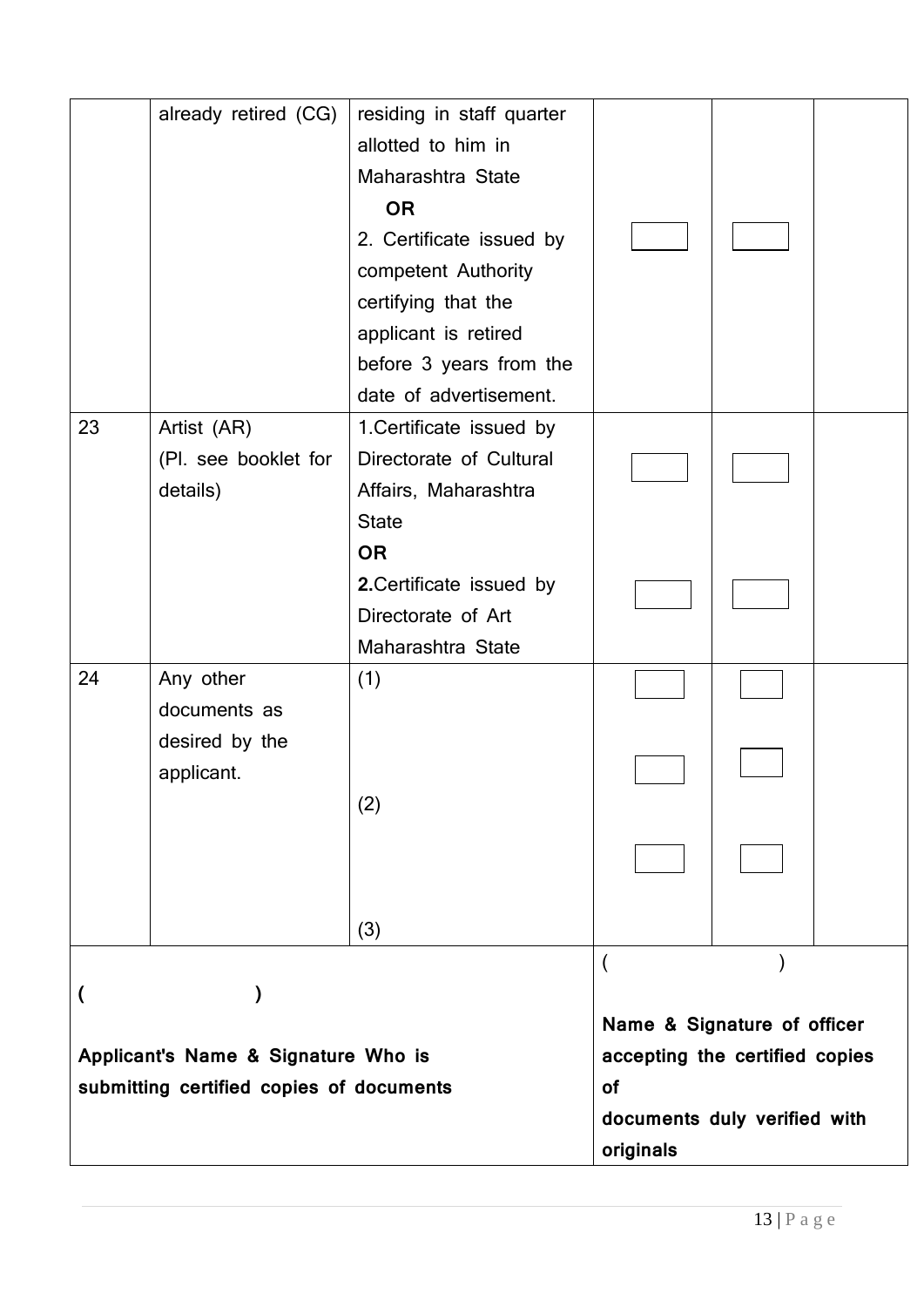## **FORMAT ''S''**

#### **ACCEPTANCE LETTER**

#### **By Registered Post A.D. By Hand Delivery**

#### To, **The Chief Officer,**

……………………………………. Board, Sir,

With reference to your letter No. ……………….. dated …………….

I have to inform you that I accept the offer of allotment of a tenement on the terms and conditions set out in the Appendix to that Letter. I further declare that this acceptance is unqualified and without any reservations, conditions or complaint.

Place :

Date :

Yours faithfully, (Applicant)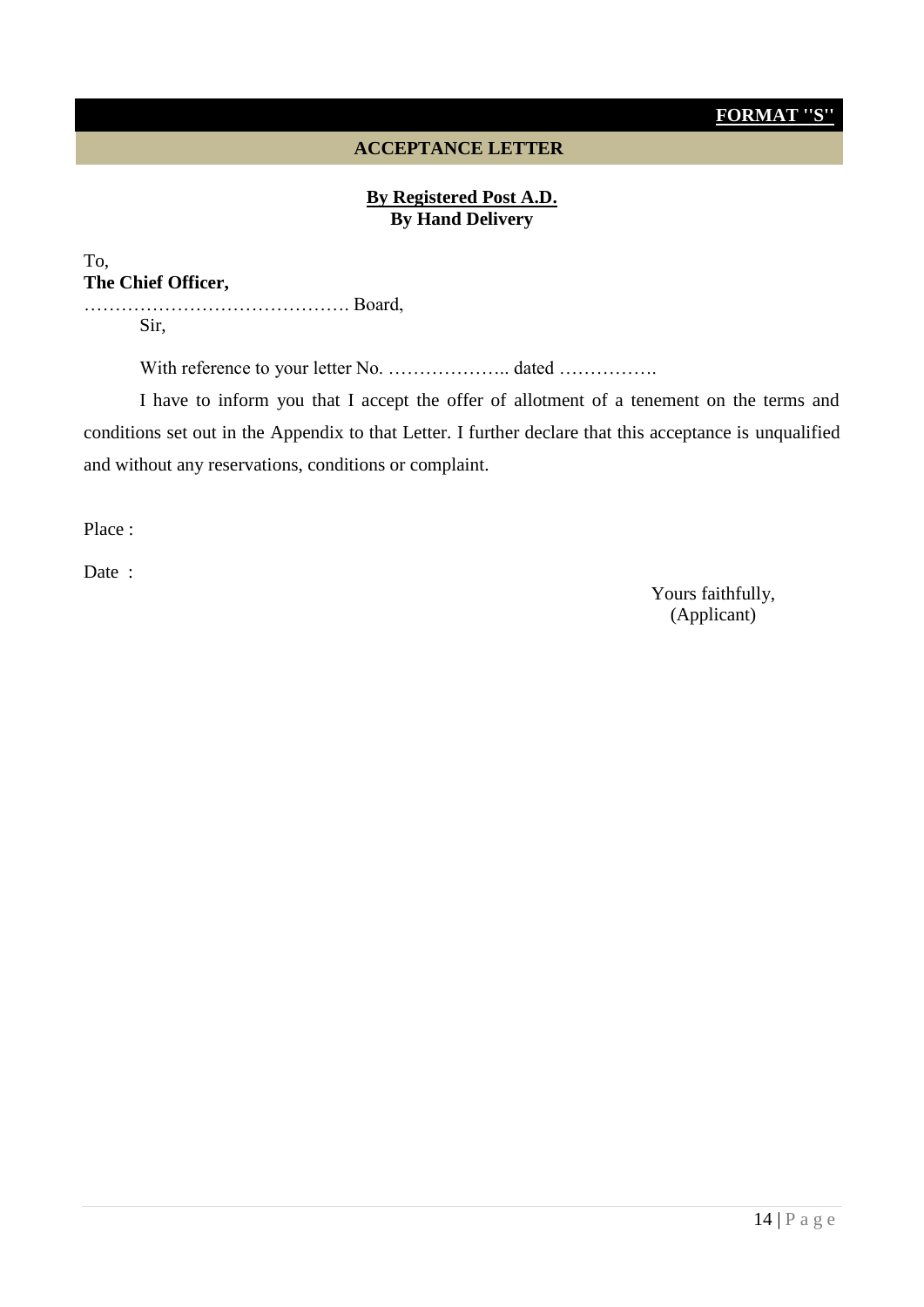# **FORMAT ''F''**

### **(Verification of Applicant's Photo)**

I certifying that photo affixes herewith is of Mr./Mrs./ Ku. ------------------------------------------

--------------. And his known to me since --------- yrs.

**System fetched photo**



Certifying officers sign & seal

Photo certified on basis of documents :

Name of Certifying officer :

Designation of Certifying Officer :

Address of Certifying Officer :

#### Note:

- 1. Please affix photo in space provided.
- 2. Certifying Officer should sign & seal across the photo
- 3. Certifying Officer should mention all details i.e. full Name, Designation & address
- 4. It applicant is govt/ semi govt. employee, the concern authority should certify it in other cases, following officer can certify the applicant.
	- a. Awwal karkun & above revenue officer
	- b. SEO appointed by Government of Maharashtra
	- c. MP/MLA/MLC
	- d. Corporator
	- e. Gazetted Officer
	- f. Branch Manager of any Nationalise Bank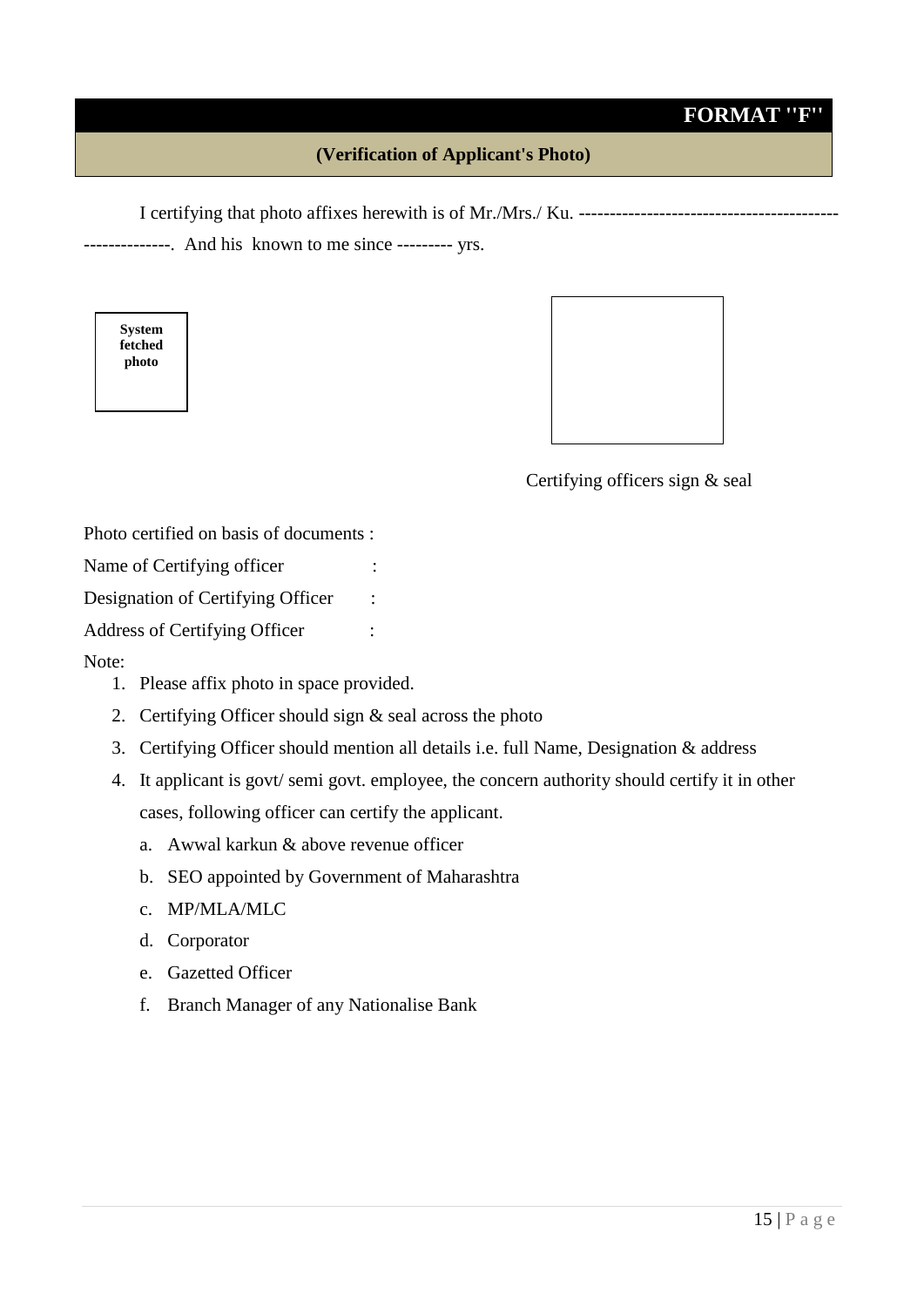# Format - AP

#### **Letter of Acceptance Of Terms and Conditions**

System Fetched Photo

1. The tenement shall be taken possession of and occupied by the allottee within15 days from the date of allotment.

2. (1) The allottee shall satisfy himself about the construction, material used in construction, design

workmanship, fittings, fixtures and the like before taking over possession of the tenement.

(2) If any defect in any of the matters referred to in clause (1) is brought to the notice of the Chief Officer within a period of three months from the date of taking over possession, it shall wherever possible be rectified by the Board without further charge to the allottee; and in other cases, such allottee shall be entitled to receive reasonable compensation for such defects.

(3) Where there is a dispute as regards to any defect in the building relating to any of the matter envisaged by clause (1) or as to whether it is reasonably possible for the Board to rectify the defect or as regards the reasonableness of the compensation payable in respect of such defect which cannot be or is not rectified by the Board, the matter shall be referred for decision, with the approval of the Government, to an officer not lower in rank than a Superintending Engineer in the Buildings and Communications Department of the Government as the Board may be order specify within a period of six months from the date of handing over possession. The Officer so specified shall after enquiry record his decision which shall be final.

3. The allottee shall use and occupy the tenement for the purpose of residence only.

4. (1) On allotment of the tenement, all the allottees inbuilding or a group of buildings shall form a housing society or a company and produce a certificate from the Registrar of the co-operative Societies of the registration of the Housing Society, or as the case may be, from the Registrar of companies regarding registration of the Company.

(2) If the allottees agree that after paying the full purchase price of the building and all outstanding dues payable to the Authority, they would like to be governed by the provisions of the Apartment Act, the Authority shall, after all the allottees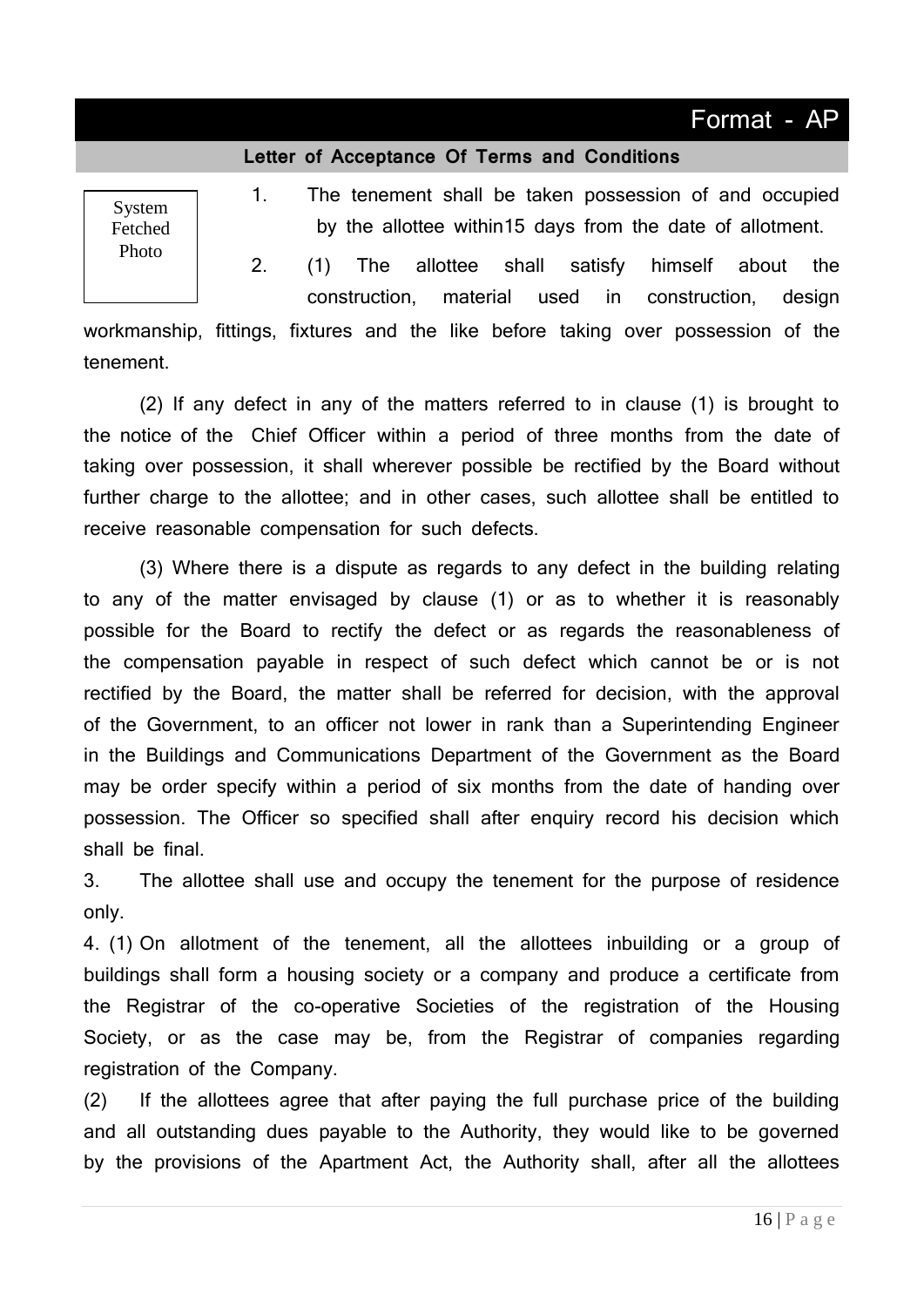have paid the full purchase price and all outstanding dues, submit the building to the provisions of the Apartment Act, by duly executing and registering a Declaration as provided in that Act, and thereupon the allottees shall be governed by the provisions of that Act.

(3) It shall entirely rest with all the allottees to decide whether they shall form a housing society or company or be governed by the Apartment Act. The decision once made shallbe final.

5. On receipt of intimation regarding registration of the housing society or company by theallottees, or intimation that the allottees have elected to be governed by the Maharashtra Apartment Ownership Act, 1970, the Board shall take all necessary steps to lease the land underneath the building and appurtenant thereto to the housing society, company or the Association of apartment owners for a period of 90 years and to convey to the said Society, Company, or as the case may be, the Association aforesaid, its rights, title and interest in the building containing the tenements and execute the necessary document in

that behalf and deliver all documents of title relating to the building aforesaid to the said housing society, company, or as the case may be, the Association of apartment owners.All charges incurred by the Board for such conveyance including professional charge shall be borne by the housing society, Company or the Association as the case may be.

6. The Society, Company or the Association shall pay the lease rent at 2 ½ per cent of the amount of the premium of land per annum. Till such time, the Society or Company of the allotttees is formed and registered, or the Association is formed and indenture of lease is executed, the allottee will have to pay the ground rent to the Estate Manager(concerned)Mumbai Housing and Area Development Board, regularly not later than  $5<sup>th</sup>$  of every month commencing on the date of allotment of the tenement. The ground rent is as fixed will be applicabale.

7. The housing society, company or the allottees till the Association is formed will be responsible for the payment of all the taxes, cesses, impost and other dues to the local authority and Government, as the case may be. In order to enable the housing society, company or the Association of allottees to fulfil its or their duties as a lessee of the Authority, the allottee shall pay to the housing society or company or the Authority at the proper time and place his share of the municipal taxes, water and electricity charge,ground rent, share of common services i.e. common lights, sweeper, watchman and the like and his share of the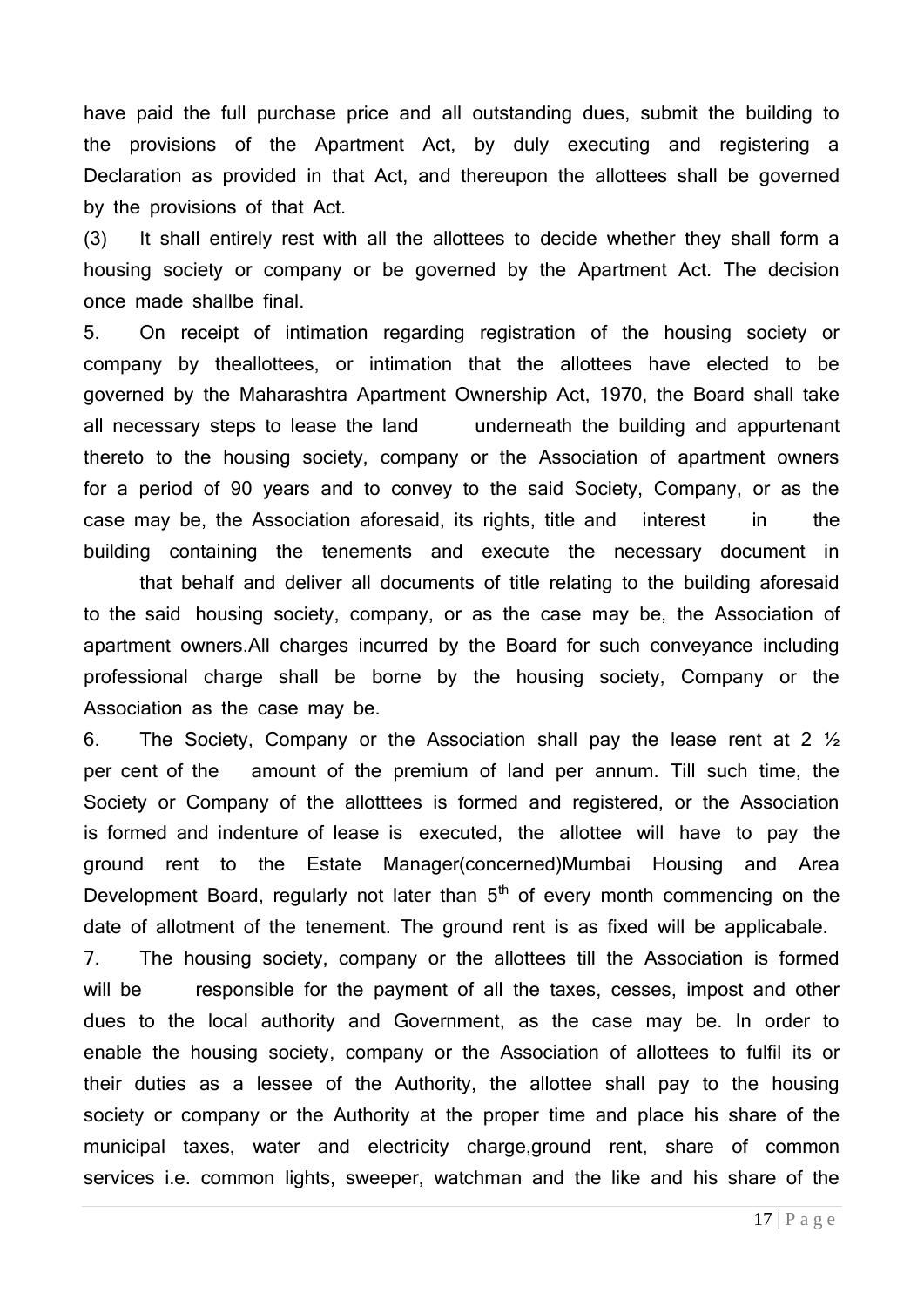other public charges due, in respect of the land and the building and other dues payable if any.

8. The maintenance and management of tenements in the building and the land underneath and appurtenant thereto will rest with the society, company or association, as the case may be, and the Board will not have any concern whatsoever or be responsible in any manner in this respect.

9. The society, company or Association when formed and registered shall have to get the building insured at its own cost, and the allottee shall have to any to the Society, Company or Association his proportionate share of the same.

10. The allottee shall be governed by the provisions of the Maharashtra Housing and Area Development Act, 1976 as amended from time to time and the Maharashtra Housing and Area Development (Estate Management, Sale, Transfer and Exchange of Tenements) Regulations, 1981, till the building is duly conveyed to the Society, Company or Association, as the case may be.

10 A. If the allottee fails to pay any instalment or any other dues of the Authority on the due date,the Authority, without prejudice to any other remedy available to it shall be at liberty to recoverthe same together with interest thereon at the rate of 13.5% percent per annum asarrears of land revenue under the provisions of section 67 and 180 of the Maharashtra Housing and Area Development Act,1976.)

+ Inserted by notification no.MH/EMR/1083/8474/EM-9 dated 27-11-1984.

11. The sale price of the tenement communicated in the offer of allotment has been fixed tentatively and if after receipt of final bills for the construction of the tenements or payment of interest on the amount of loan taken for the construction of these tenements or for expenditure incurred on supervision and maintenance the Board considers it necessary to revise the price tentatively fixed it will do so and determine the final price payable on allotment and the allottee shall be bound by such determination and shall have to pay on demand the difference, if any, between the final price determined and the price paid by the allottee.

12. If any allottee surrenders the tenement before the conveyance is passed on to the society, Company or the Association his entire period of stay will be treated as on rental basis, and he will have to pay the economic rent for the said period which will be deducted from the amount of the price paid by him. For such surrender, the allottee shall give three clear calendar months' notice to the Board,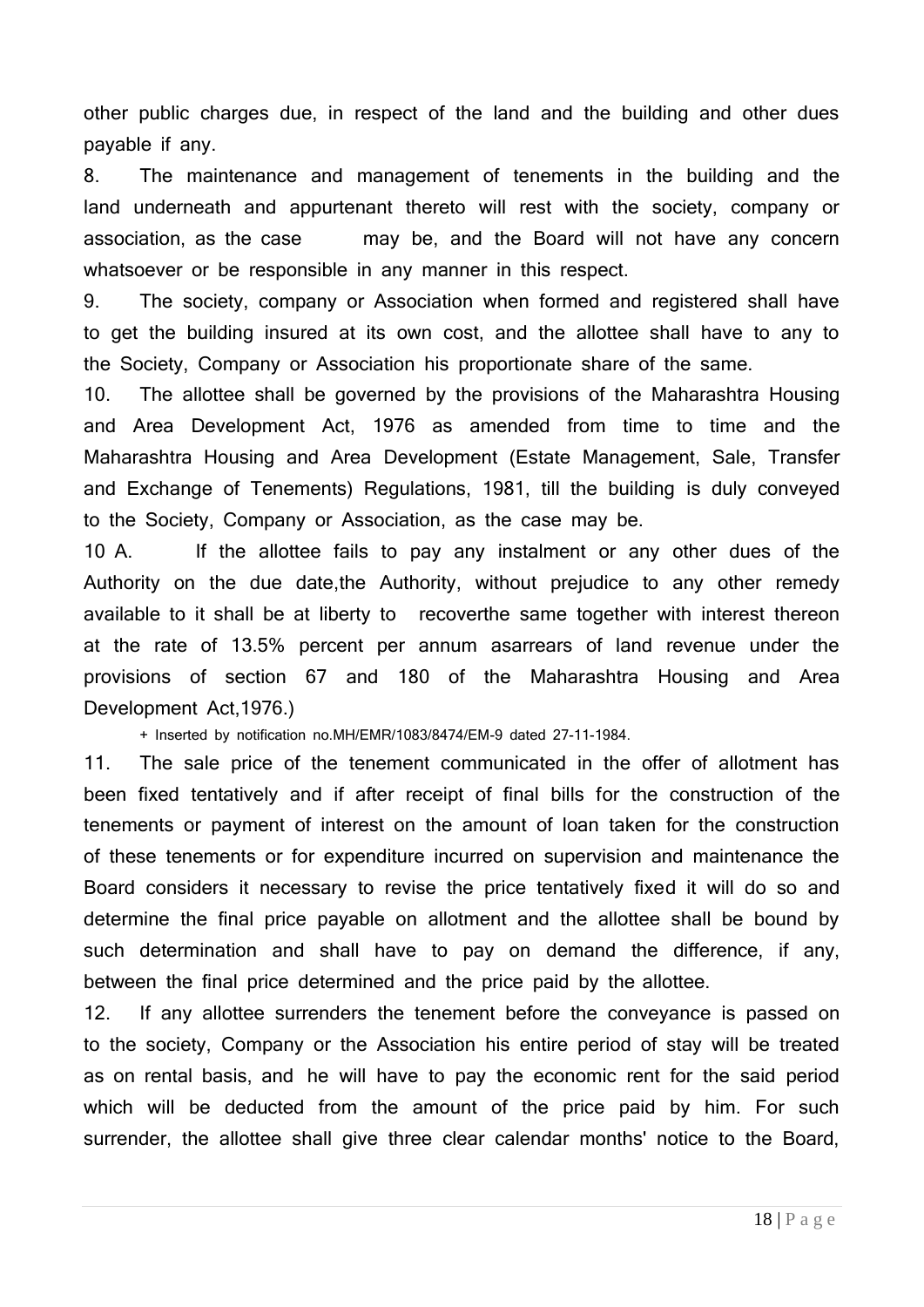failing which a further sum equivalent to three months' economic rent will be deducted from the price paid by him before it is refunded.

I -------------------------------------------- son / daughter of ----------------------------- aged ------------------------ Adhar No. ---------------------------------- occupation ----------------------------- resident of ---------------------------- hereby declare that the information provided above is true and correct to the best of my personal knowledge, information and belief. I fully understand the consequences of giving false information. If the information as given above is found to be false, I shall be liable for prosecution and punishment under section 199 and 200 of IPC 1960 and / or any other law applicable thereto.

Place : ---------------------

Applicant Signature : ------------------------------------

Date : ------- / ------------ / ---------------------

Applicant Name: ------------------------------------

I accept.

Applicant's Name: **Authority** Contract and Applicant of Name:

Application No. : \_\_\_\_\_\_\_\_\_\_\_\_\_\_\_\_\_\_\_\_\_\_\_\_\_\_\_\_\_\_\_\_\_\_\_\_\_\_\_

Signature:

Date:

Applicants Thumb Impression **Thumb** 

**Impression (Right Hand Thumb)**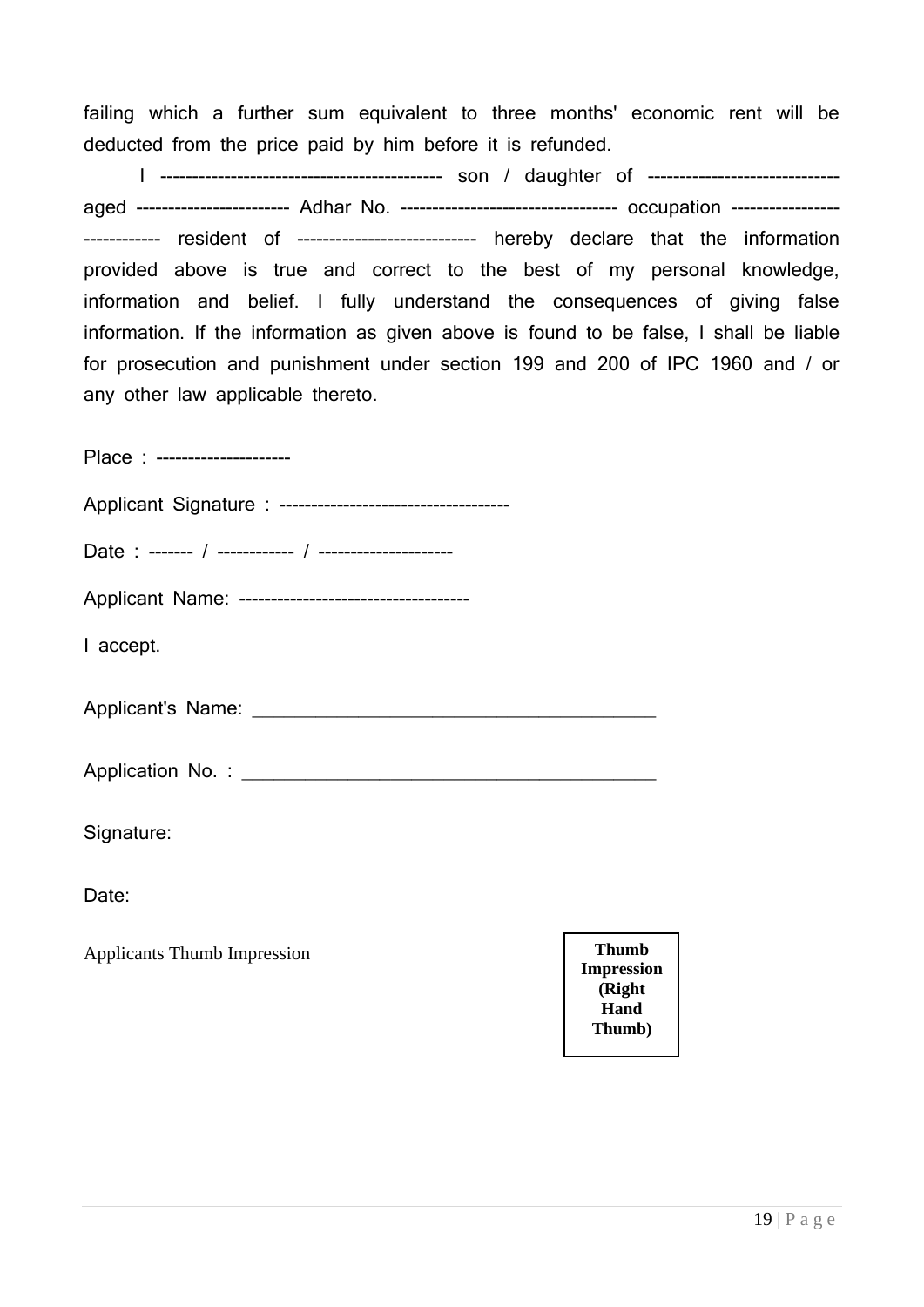# **SELF DECLARATION**

| <b>System</b><br><b>Fetched</b><br><b>Photo</b> |                                                       |                     |
|-------------------------------------------------|-------------------------------------------------------|---------------------|
|                                                 |                                                       | Son/Daughter/Wifeof |
|                                                 | Occupation<br>age                                     |                     |
| Address:                                        |                                                       | do                  |
|                                                 | hereby solemnly affirm on oath and state as follows:- |                     |

1. I have been offered allotment of a tenement by the Mumbai Housing and Area Development Board, under the Code No. \_\_\_\_\_\_\_\_\_Scheme at \_\_\_\_\_\_\_\_\_\_\_\_\_\_\_\_\_\_\_\_\_\_\_\_\_\_ under the Board's letter No. \_\_\_\_\_\_\_\_\_\_\_\_\_ dated

\_\_\_\_\_\_\_\_\_\_\_.

2. I reaffirm the statements made by me in my application for allotment of a tenement in the said scheme.

3. I have accepted the terms and conditions of the offer and further undertake to abide by the provisions of the Maharashtra Housing and Area Development Act, 1976, as amended from time to time, and the Maharashtra Housing and Area Development (Estate Management, Sale, Transfer and Exchange of Tenements) Regulations, 1981. (All rates, regulation and registration and decision)

4. I declare that the Mumbai Board shall be at full liberty to cancel the allotment and resume the tenement allotted to me, and to take action for prosecution, if any, if the contents of my application are found to be incorrect, or default is committed by me in respect of the terms and conditions of allotment.

I -------------------------------------------- son / daughter of ------------------------------ aged ---- -------------------- Adhar No. ---------------------------------- occupation ---------------------------- resident of ---------------------------- hereby declare that the information provided above is true and correct to the best of my personal knowledge, information and belief. I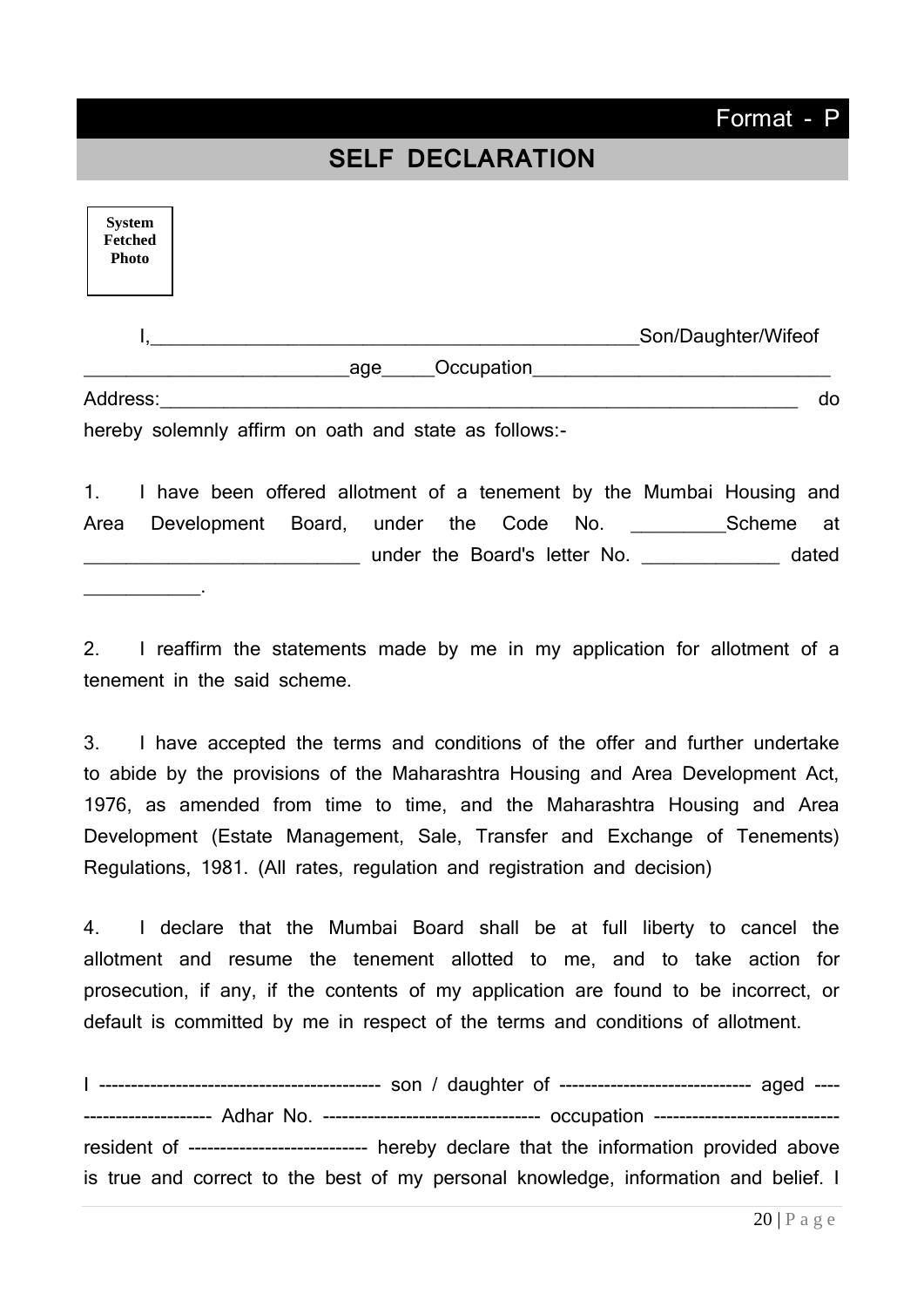fully understand the consequences of giving false information. If the information as given above is found to be false, I shall be liable for prosecution and punishment under section 199 and 200 of IPC 1960 and / or any other law applicable thereto.

| Place : ---------------------                      |  |
|----------------------------------------------------|--|
|                                                    |  |
|                                                    |  |
| Applicant Name: ---------------------------------- |  |
|                                                    |  |
| <b>Applicants Thumb Impression</b>                 |  |

**Thumb Impression (Right Hand Thumb**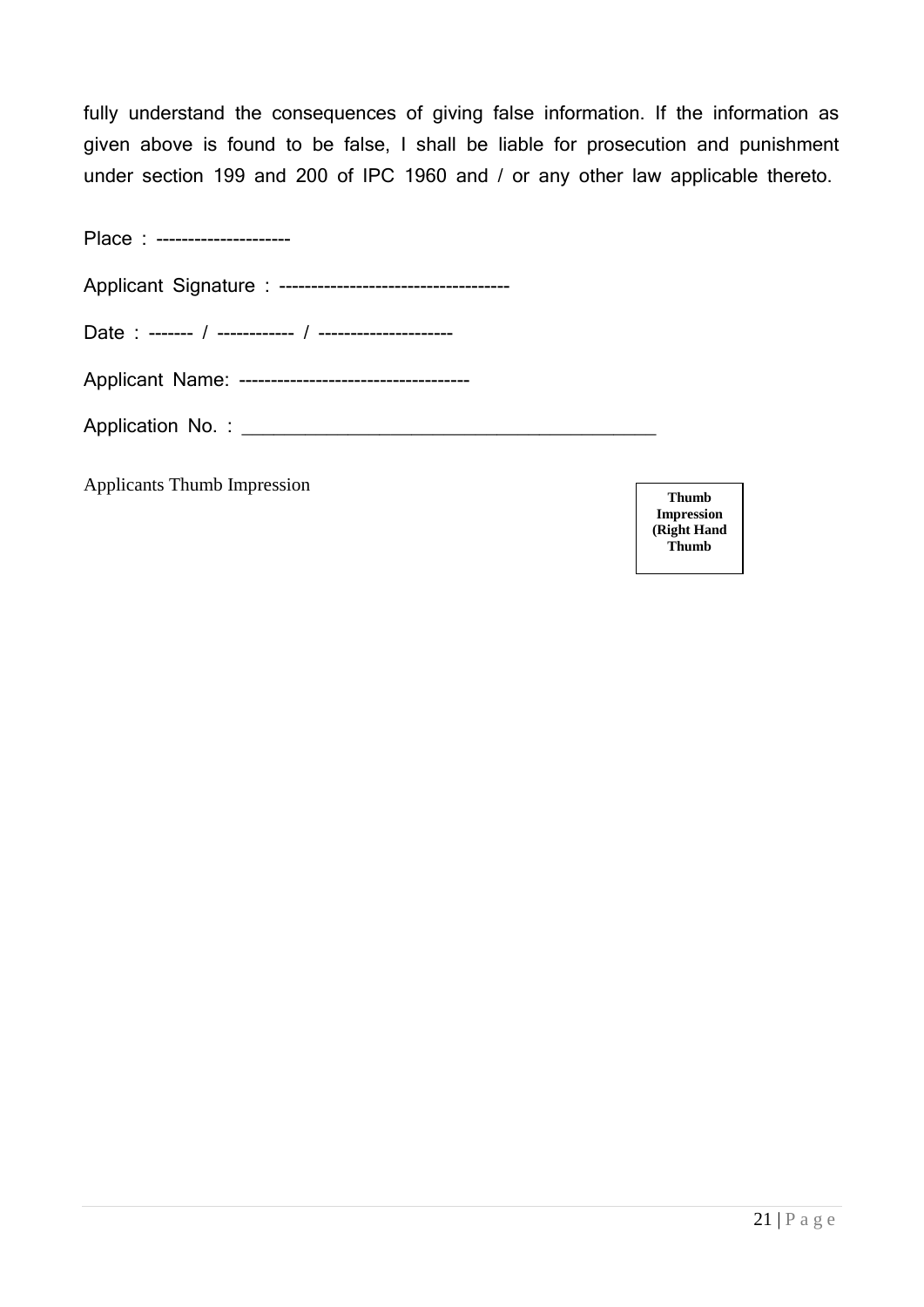**Format - X**

#### **Indemnity Bond on Plain Paper**

**System Fetched Photo**

This Indenture of Indemnity Bond is made and executed on this example of by by aged years, an Indian habitant

residing

\_\_\_\_\_\_\_\_\_\_\_\_\_\_\_\_\_\_\_ in favour of Mumbai Housing and Area Development Board, a regional unit of MHADA having its office at Griha Nirman Bhavan, Kala Nagar, Bandra (E), Mumbai – 400 051 (hereinafter referred to as "the said Board").

 $\_$  , and the set of the set of the set of the set of the set of the set of the set of the set of the set of the set of the set of the set of the set of the set of the set of the set of the set of the set of the set of th

I say and submit that, I have applied vide application No. **with the scheme advertised by** Under the scheme advertised by MHADA (MHADB).

I say and submit that, the requisite documents required for eligibility for the applicant such as; age proof, residential proof and stay in Maharashtra, Annual income, No residence or plotin the MCGM limit, Ration card, Caste certificate etc. and other documents are true and correctto the best of my knowledge and belief.

I have applied for allotment of tenement in Code Nos. \_\_\_\_\_\_\_\_\_\_\_\_\_\_\_ and in categories **Exercise 20** other than the code and category in which I am declared successful. I, therefore surrender our claim in Code No. \_\_\_\_\_\_\_\_\_\_ And categories and ready to accept only one tenement in this Code No.

and category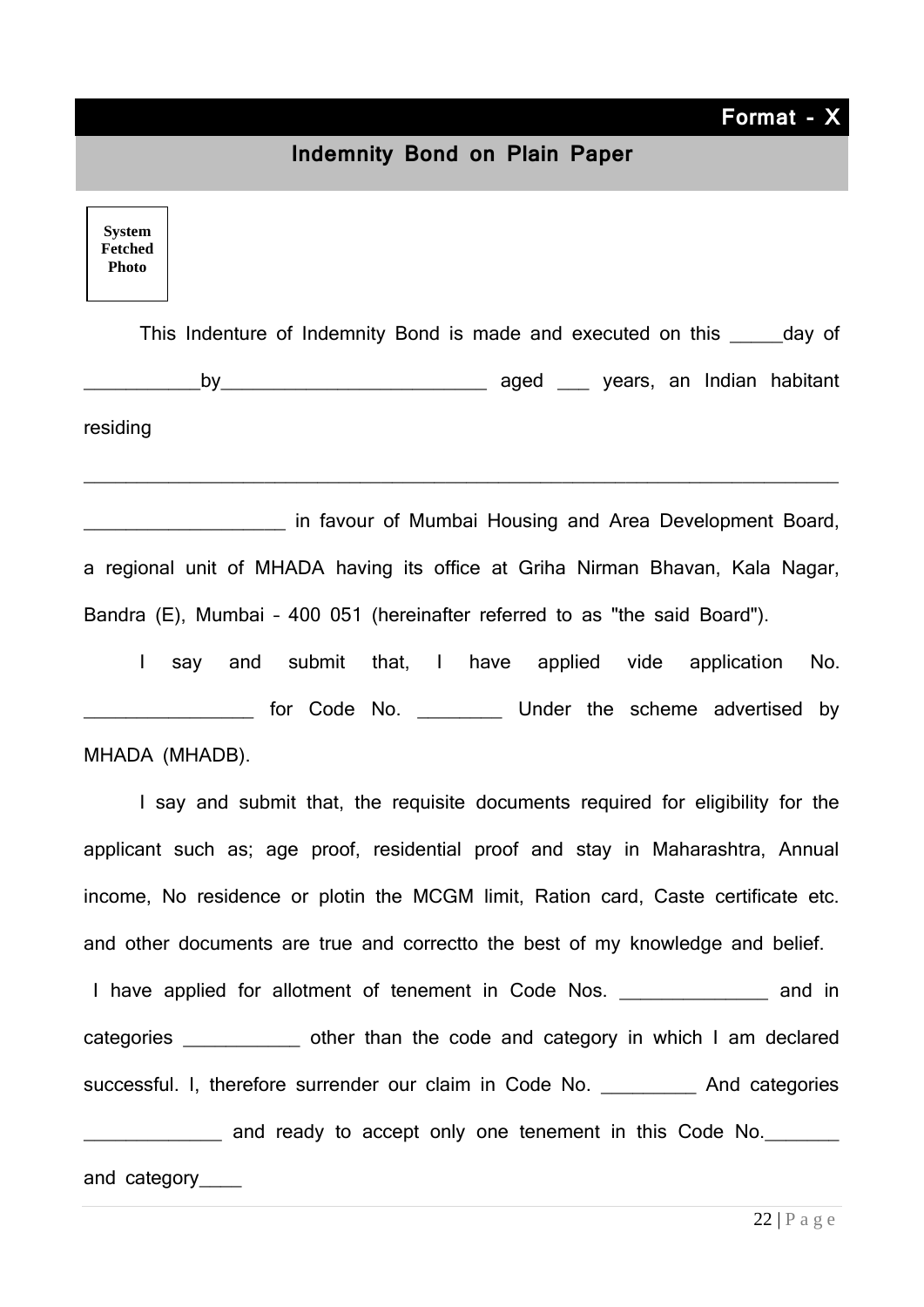Further in case any of the documents are found to be incorrect, false, fabricated & forged,I will be solely responsible for the same and MHADA shall be at fully liberty to cancel the allotment and initiate the legal action for prosecution against me and I shall be held responsible alone for the same.

I further undertake to indemnify and keep indemnified MHADA/MHADB and all its officers from the effect of all legal proceeding of whatsoever nature that may arise in future in respect of above scheme and against all losses and damages, costs, charges and expenses, claims, penalties or any other action whatsoever which may be put to on reasonably incur or suffer by reason of furnishing false and fabricated documents for the allotment of tenement by the MHAD Board.

I do hereby state that this indemnity bond shall be binding upon me and my legal heirs' successors etc. in respect of said scheme. I hereby also declare that I myself and my heirs, successors shall not have any right title and interest against the said Board in respect of the provision of allotment letter in respect of the said tenement.

IN WITNESS WHEREOF I have set and subscribed my hands to this Bond of Indemnity on the day of \_\_\_\_\_\_\_\_\_\_\_\_ 201 . I -------------------------------------------- son / daughter of ------------------------------ aged ---- ------------------- Adhar No. ---------------------------------- occupation ---------------------------resident of ---------------------------- hereby declare that the information provided above is true and correct to the best of my personal knowledge, information and belief. I fully understand the consequences of giving false information. If the information as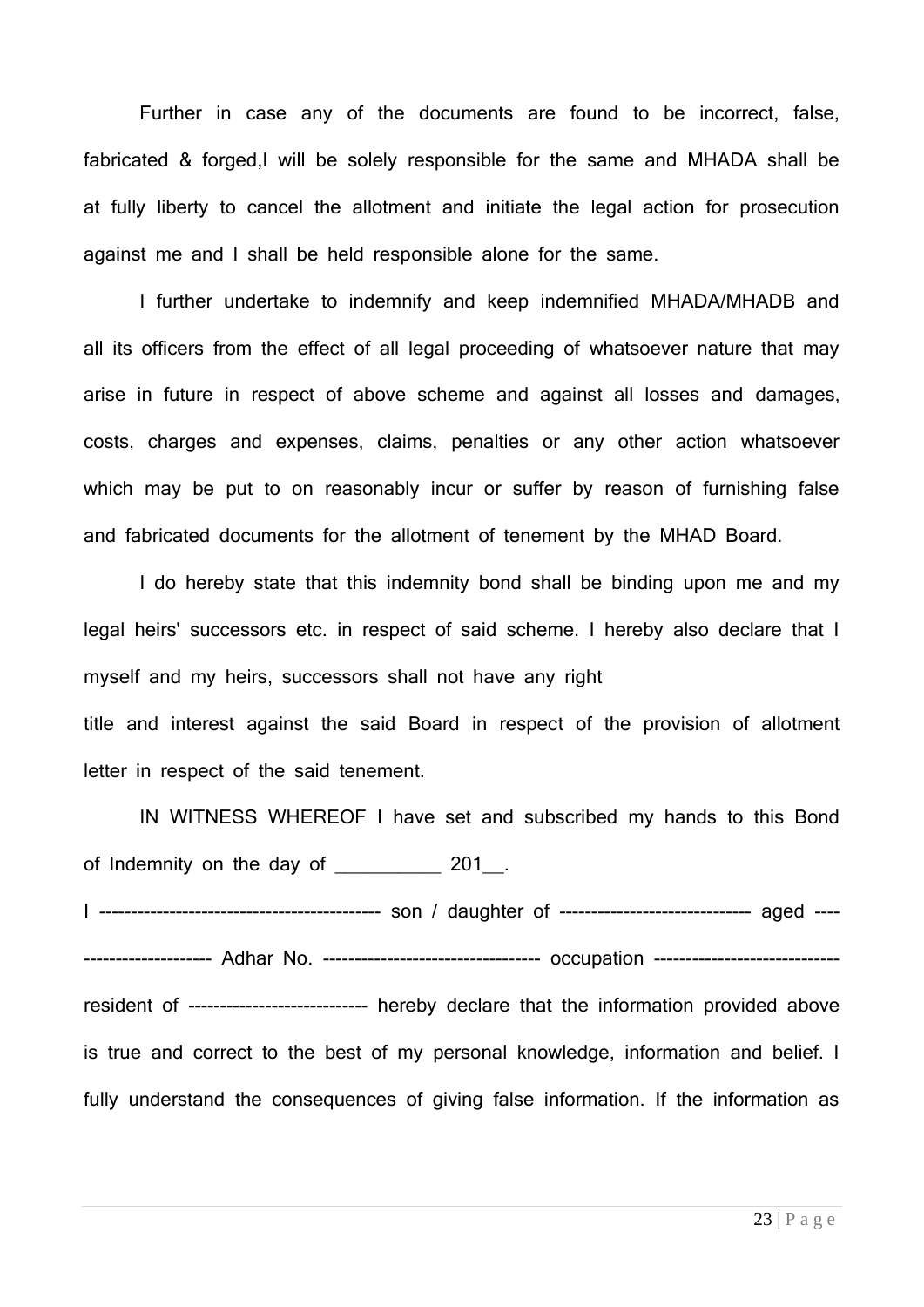given above is found to be false, I shall be liable for prosecution and punishment under section 199 and 200 of IPC 1960 and / or any other law applicable thereto.

Place : ---------------------Applicant Signature : ------------------------------------

Date : ------- / ------------ / --------------------- Applicant Name: ----------------------------------

Application No. : \_\_\_\_\_\_\_\_\_\_\_\_\_\_\_\_\_\_\_\_\_\_\_\_\_\_\_\_\_\_\_\_\_\_\_\_\_\_\_

Applicants Thumb Impression

**Thumb Impression (Right Hand Thumb**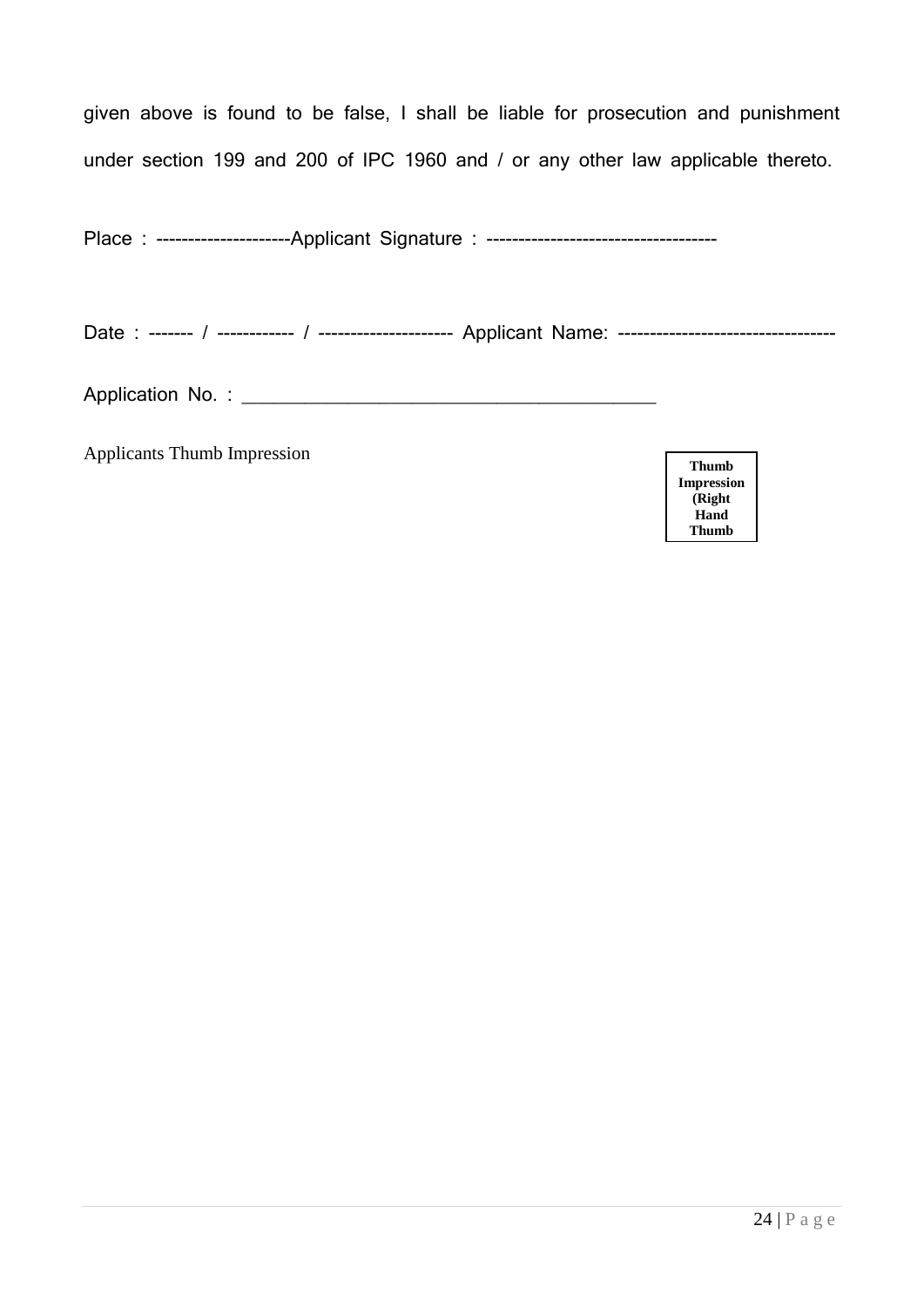# **Format - -"A"**

# **SALARY CERTIFICATE**

This is to certify that Shri /Smt./Ms. This is to certify that Shri /Smt./Ms. working in this organization since date and the post of the post of the post of the post of the system on the post of the system on the post of the system on the post of the system on the post of the system of the system o This organization /company has paid total amount Rs. \_\_\_\_\_\_\_\_\_\_/- to him during last 12 months i.e. **01/04/2018 to 31/03/2018** towards salary. This amount doesnot include all reimbursable allowances such as House Rent Allowance, Medical Allowance, Car Allowance, Washing Allowance, Travelling Allowance, Kit Allowance etc. but includes bonus and other amount.

The above amount is for 12 month, and accordingly his average monthly income work out to Rs. \_\_\_\_\_\_\_\_\_\_\_\_\_/-.

(If the MHADA asks you have to submit payment reciept for 12 month )

PLACE :

DATE:

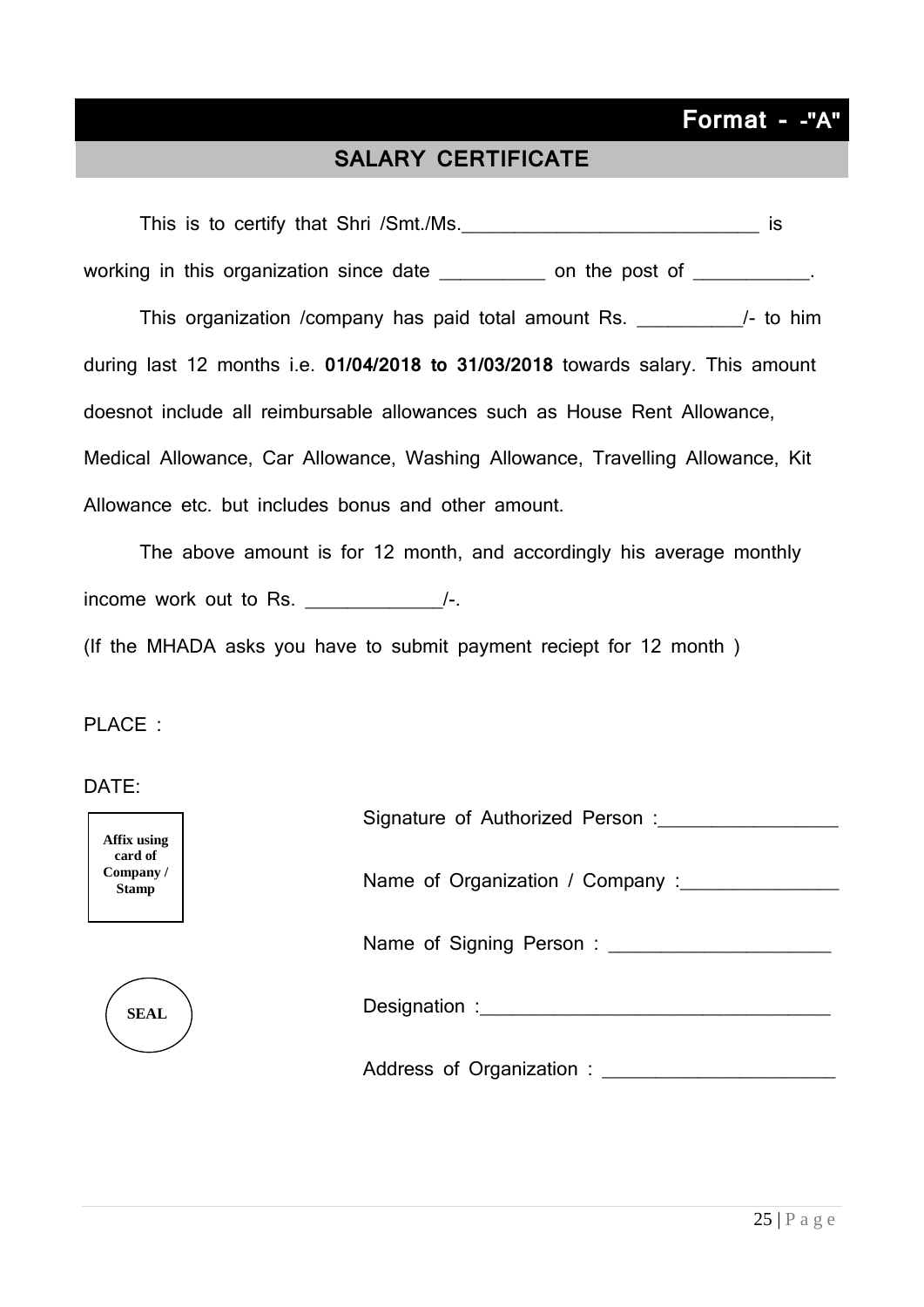### **FORMAT ''B''**

### **(If applicant is self employed but not income tax assessee) SELF DECLARATION**

**System Fetched Photo**

| I Mr./Mrs. ------------------------------- Age --------- Yrs. ---------- Indian, often residing --------- |  |
|-----------------------------------------------------------------------------------------------------------|--|
| --------------------------------- declare that I have been applied for tenement of Mumbai Board under     |  |
|                                                                                                           |  |
|                                                                                                           |  |

I declare that I am not on any kind of service / job. But I am self employed since --------------- ------ having last 12 months (i.e. 01/04/2017 to 31/03/2018) Income Rs. -----------------

I declare that my pan card No. is --------------------- and I am not income tax payer.

I declare that the information mentioned as provided above is true and correct to the best of my personal knowledge, information and belief. If the information is given above found false, MHADA/ Mumbai Board cancelled of allotment of tenement and liable for prosecution and punishment.

I declared that the information provided above is true and correct to the best of knowledge and belief.

I -------------------------------------------- son / daughter of ------------------------------ aged -------- ---------------- Aadhar No. ---------------------------------- occupation ----------------------------- resident of ---------------------------- hereby declare that the information provided above is true and correct to the best of my personal knowledge, information and belief. I fully understand the consequences of giving false information. If the information as given above is found to be false, I shall be liable for prosecution and punishment under section 199 and 200 of IPC 1960 and / or any other law applicable thereto. Place : ----------------------

| <b>Applicants Thumb Impression</b> |
|------------------------------------|

**Thumb Impression (Right Hand Thumb)**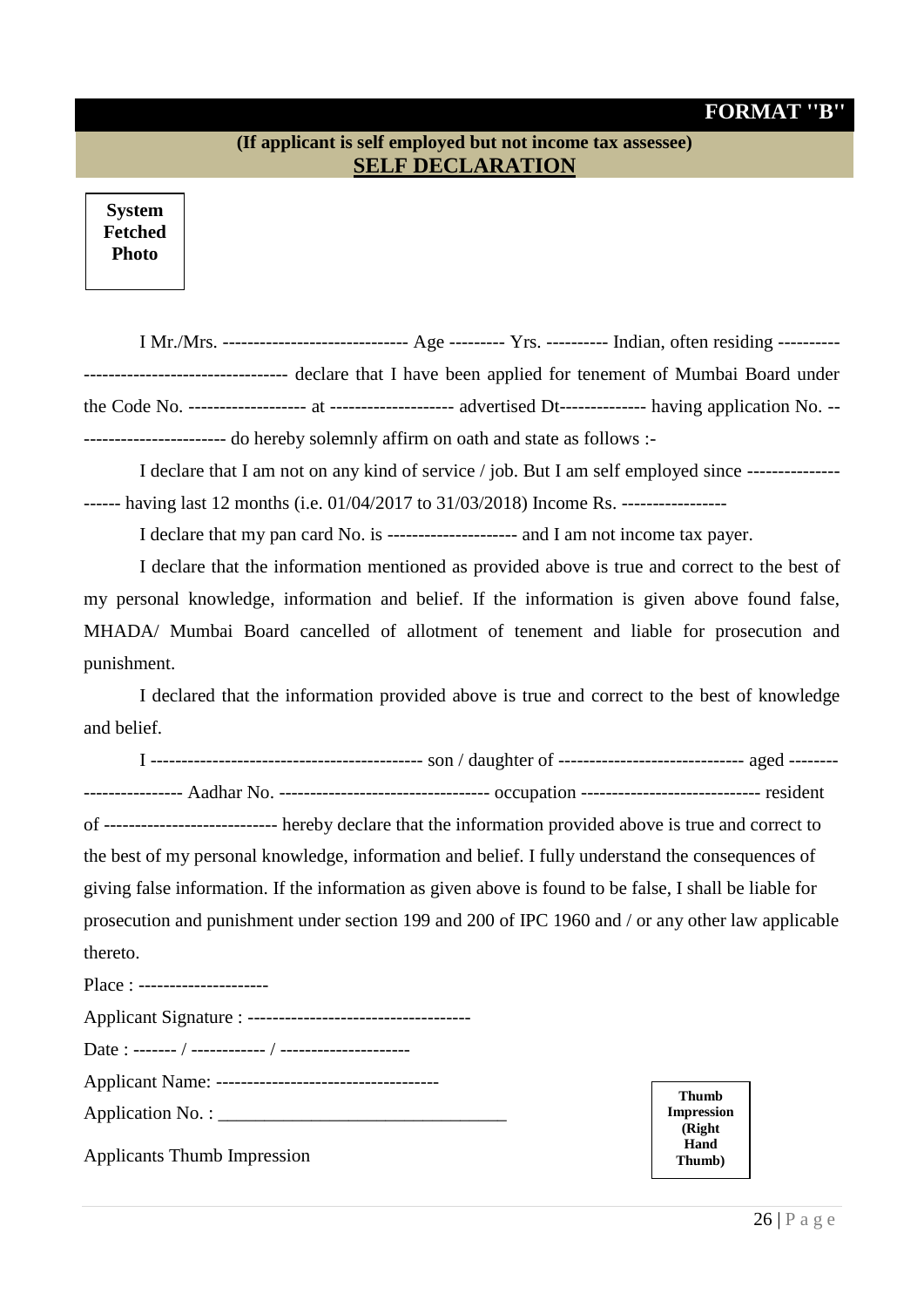#### **FORMAT ''C''**

#### **(Self Declaration of income of applicants husband / wife if unemployed or self employed but not income tax assessee) SELF DECLARATION**

**System Fetched Photo**

wife Mr./ Mrs. / ---------------------------------- applied for scheme Code ----------------- in scheme code No. ------------------------ of Mumbai Board having Application No. ---------------------------------

I Mr. / Mrs. -------------------------- declare that I am unemployed / having self business / service of/in -----------------------------. I self employed / employee of ----------------------- company and having last 12 months (i.e. 01/04/2017 to 31/03/2018) income Rs. ---------------

I declare that my pan card No. is --------------------- and I am not income tax payer.

I declare that the information mentioned as provided above is true and correct to the best of my personal knowledge, information and belief. If the information is given above found false, MHADA/ Mumbai Board cancelled of allotment of tenement and liable for prosecution and punishment.

I declared that the information provided above is true and correct to the best of knowledge and belief.

I -------------------------------------------- son / daughter of ------------------------------ aged --------

---------------- Adhar No. ---------------------------------- occupation ----------------------------- resident of

---------------------------- hereby declare that the information provided above is true and correct to the best of my personal knowledge, information and belief. I fully understand the consequences of giving false information. If the information as given above is found to be false, I shall be liable for prosecution and punishment under section 199 and 200 of IPC 1960 and / or any other law applicable thereto.

Place : ---------------------

Applicant Name: ------------------------------------

 $A$  pulled  $S$  is a strue :

Application No. : \_\_\_\_\_\_\_\_\_\_\_\_\_\_\_\_\_\_\_\_\_\_\_\_\_\_\_\_\_\_\_\_\_\_\_\_\_\_\_

Note: If spouse of applicant is unemployed the income of spouse should mentioned as "Nil" Applicants Thumb Impression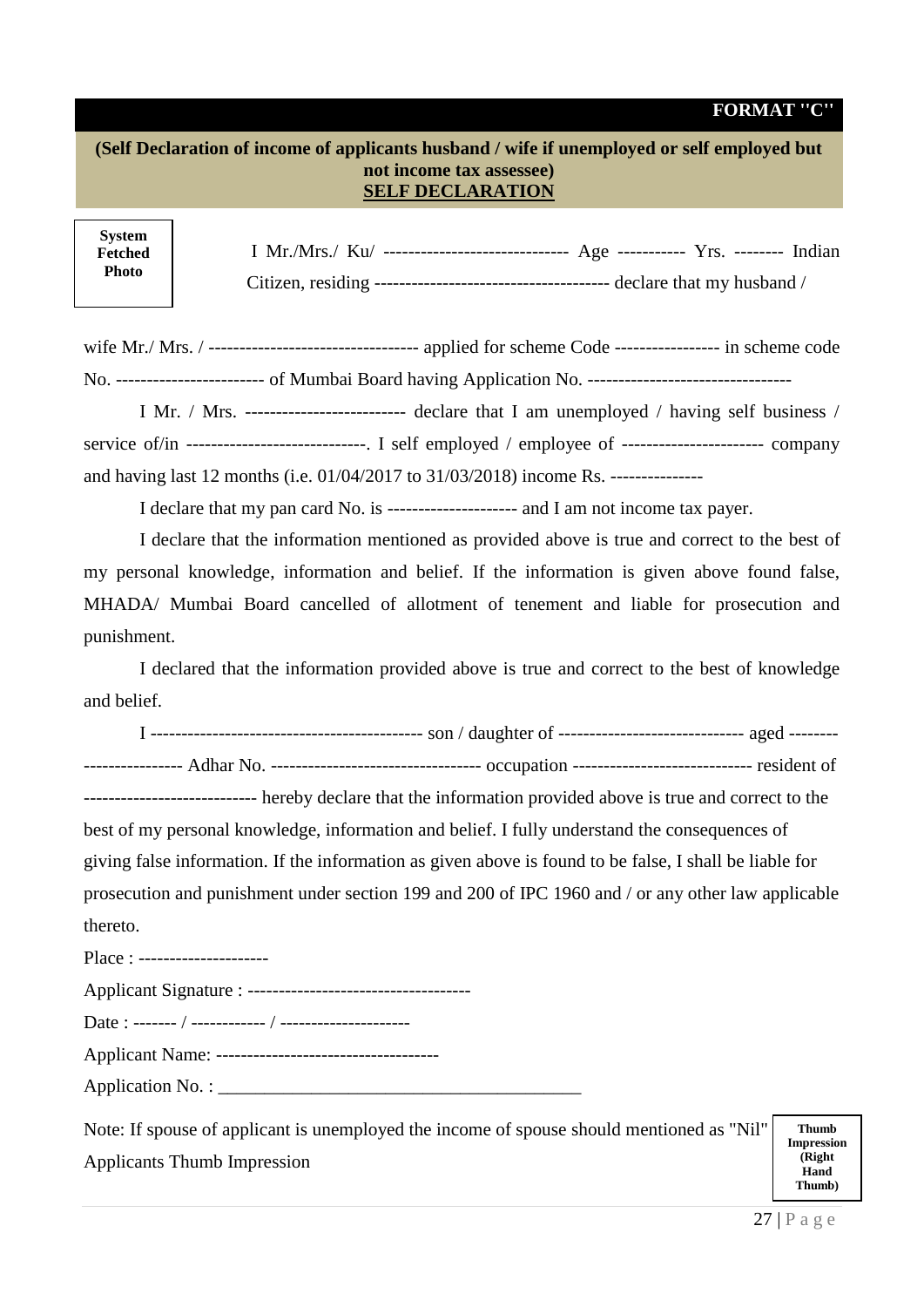#### **FORMAT " FF"**

# **(Specimen Form of Self Declaration to be execute by Freedom Fighter or his / her legal heir)**

#### **SELF DECLARATION**

**System Fetched Photo**

I Mr./Mrs./Kum. ------------------------------ Age --------- Yrs declare that I have been applied for tenement of Mumbai Board under the Code No. ---------------- at -------------------- advertised Date: -------------- having application No. --------------.

I declare that, Freedom Fighter Mr./ Mrs./Kum. ----------------------------------- by his name or his / her legal heir have not taken benefit of allotment of tenement of any of the State Government Scheme or any of the scheme by MHADA.

I declare that the information mentioned as provided above is true and correct to the best of my personal knowledge, information and belief. If the information is given above found false, MHADA/ Mumbai Board cancelled of allotment of tenement and liable for prosecution and punishment.

I hereby declare that the information provided above is true and correct to the best of my personal knowledge & belief.

I -------------------------------------------- Son / Daughter of ------------------------------ aged ------- ----------------- Aadhaar No. ------------------------------- Occupation ----------------------------- Resident

of ---------------------------- hereby declare that the information provided above is true and correct to the best of my personal knowledge, information and belief. I fully understand the consequences of giving false information. If the information as given above is found to be false, I shall be liable for prosecution and punishment under section 199 and 200 of IPC 1960 and / or any other law applicable thereto.

Place : ----------------------Applicant Signature : ------------------------------------ Date : ------- / ------------ / --------------------- Applicant Name: ------------------------------------ Application No. : \_\_\_\_\_\_\_\_\_\_\_\_\_\_\_\_\_\_\_\_\_\_\_\_\_\_\_\_\_\_\_\_\_\_\_\_\_\_\_ Declared on this day Dated ---------- Month ------ Year--------- Applicants Thumb Impression

**Thumb Impression (Right Hand Thumb)**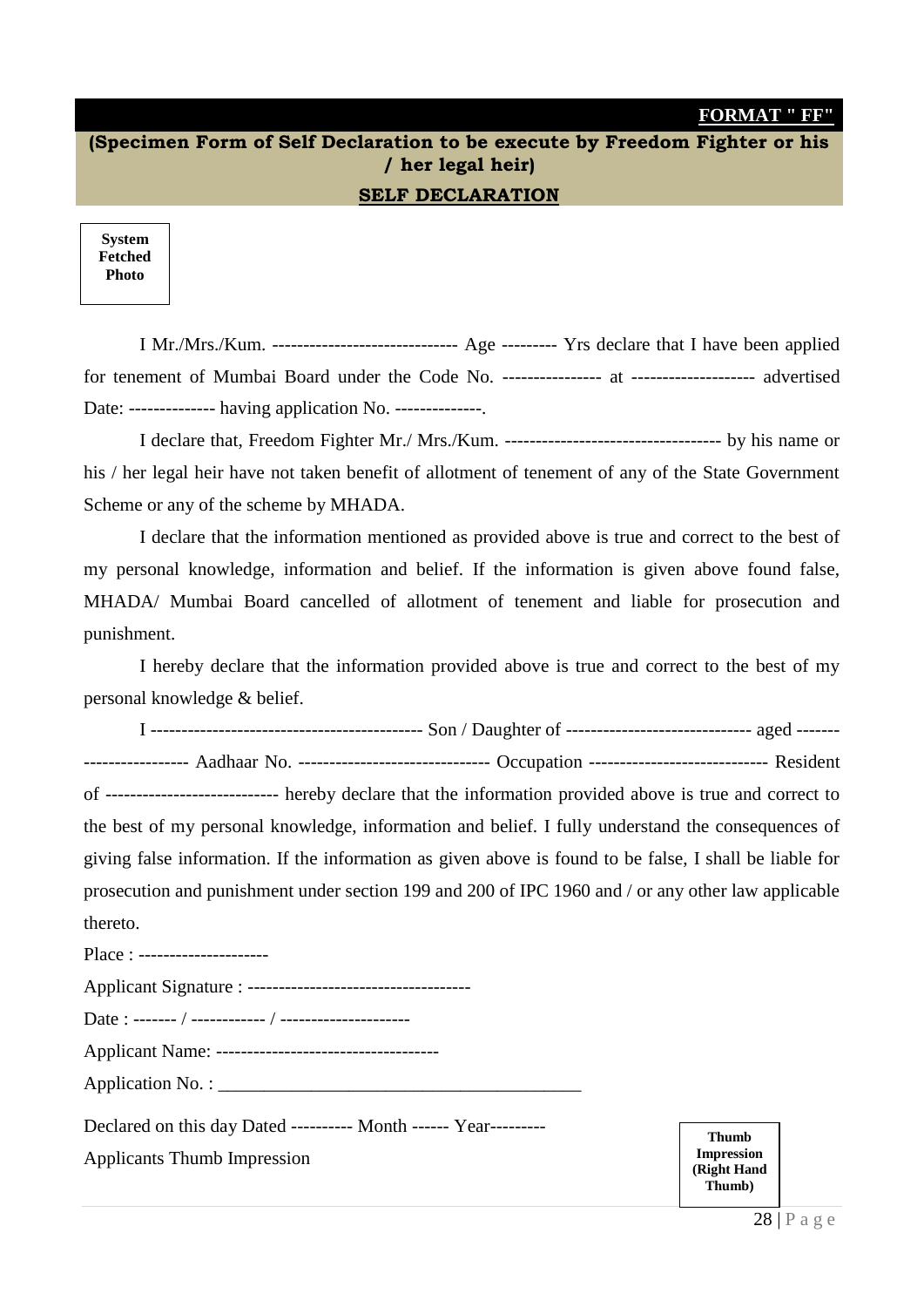#### **FORMAT ''ME''**

#### **(Specimen Form of Declaration to be execute by MHADA Employee ) SELF DECLARATION**

**System Fetched Photo**

I Mr./Mrs./Kum. ------------------------------ Age --------- Yrs declare that I have been applied for tenement of Mumbai Board under the Code No. ---------------- at -------------------- advertised Date: -------------- having application No. --------------.

I declare that I have been employed or working on MHADA Establishment Since ---------------- ------------.

I declare that, me or my Spouse have not taken benefit from " MHADA Employee Category " for allotment of tenement of any of the scheme of MHADA. Also I or my Spouse are not member of any MHADA employee welfare scheme/Housing Society in Maharashtra and I or my Spouse not taken any benefit of any MHADA employee welfare scheme. MHADA has not allotted any Staff quarters on ownership basis to me & my spouse in Maharashtra state.

I declare that the information mentioned as provided above is true and correct to the best of my personal knowledge, information and belief. If the information is given above found false, MHADA/ Mumbai Board cancelled of allotment of tenement and liable for prosecution and punishment.

I hereby declare that the information provided above is true and correct to the best of my personal knowledge & belief.

I -------------------------------------------- Son / Daughter of ------------------------------ aged ------- ----------------- Aadhaar No. ------------------------------- Occupation ----------------------------- Resident of ---------------------------- hereby declare that the information provided above is true and correct to the best of my personal knowledge, information and belief. I fully understand the consequences of giving false information. If the information as given above is found to be false, I shall be liable for prosecution and punishment under section 199 and 200 of IPC 1960 and / or any other law applicable thereto.

Place : ----------------------

Applicant Signature : ------------------------------------

Date : ------- / ------------ / ---------------------

Applicant Name: ------------------------------------

Application No. : \_\_\_\_\_\_\_\_\_\_\_\_\_\_\_\_\_\_\_\_\_\_\_\_\_\_\_\_\_\_\_\_\_\_\_\_\_\_\_

Declared on this day Dated ---------- Month ------ Year---------

**Note :** The possession of tenement shall be handed over subject to verification from regional board of MHADA, whether the applicant has taken or not any benefit through MHADA lottery or welfare scheme or ME category.

Applicants Thumb Impression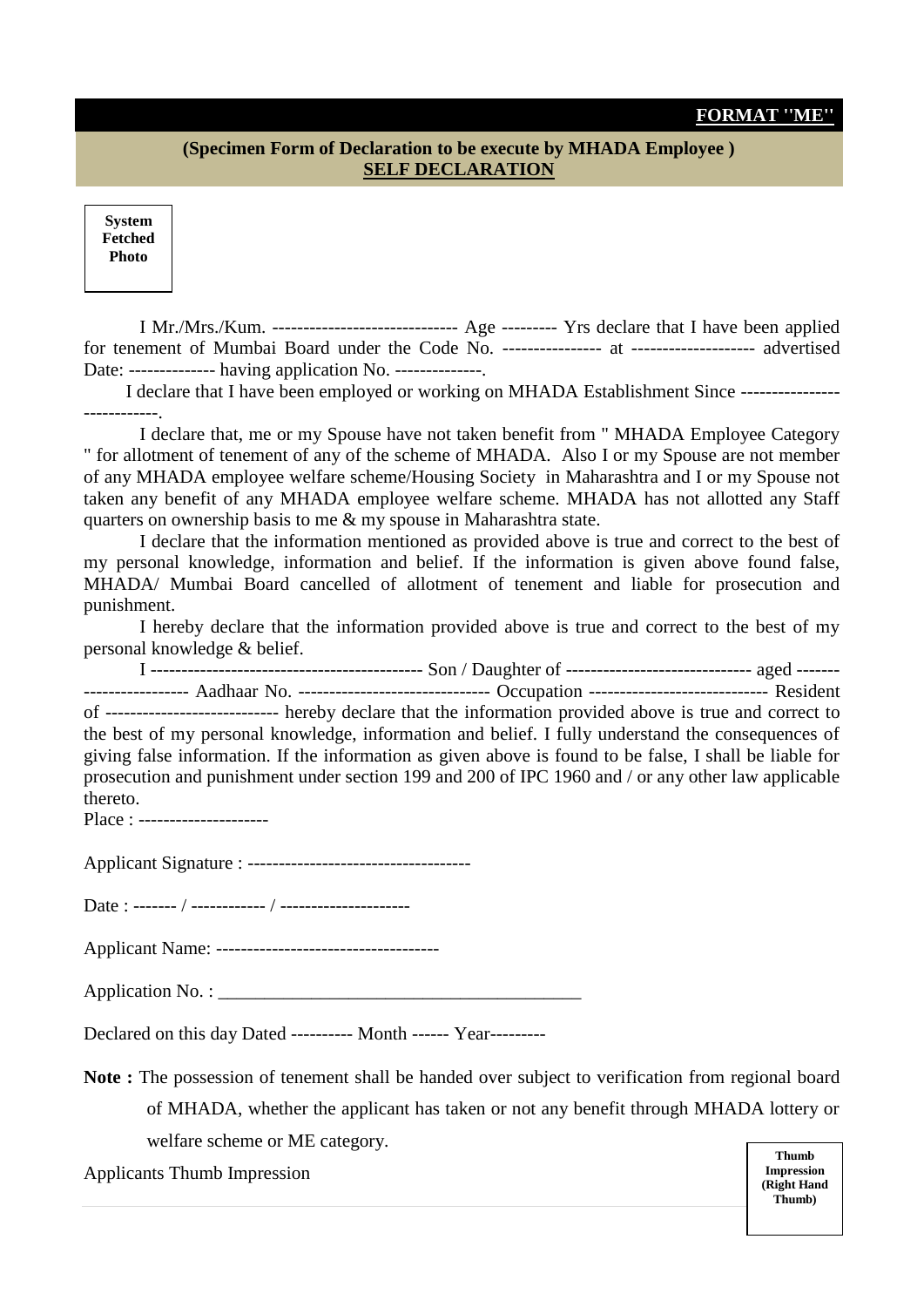# **FORMAT – "SG"**

## **(CERTIFICATE TO BE SUBMITTED BY STATE GOVERNMENT EMPLOYEE /EMPLOYEE OF GOVERNMENT CORPORATION)**

## **CERTIFICATE**

|                                                                       |  | <b>IS</b> |
|-----------------------------------------------------------------------|--|-----------|
|                                                                       |  |           |
| APPOINTMENT DATE IS ___________ AND WORKING CONTINIOUSILY MORE THAN 5 |  |           |
| YEARS MEANS YEAR MONTH. THIS CERTIFICATE ISSUED TO                    |  |           |
| TAKE BENEFIT OF RESIDENTIAL TENEMENT RESERVE FOR STATE GOVERNMENT /   |  |           |
| <b>GOVERNMENT CORPORATION.</b>                                        |  |           |
|                                                                       |  |           |

**PLACE : DATE :** 

| <b>SEAL</b> |
|-------------|
|             |

| Signature of Competent Officer : |
|----------------------------------|
|----------------------------------|

Name of Competent Officer:\_\_\_\_\_\_\_\_\_\_\_\_\_\_\_\_\_\_\_\_\_\_\_\_\_\_\_\_

Designation :  $\frac{1}{2}$  is the set of the set of the set of the set of the set of the set of the set of the set of the set of the set of the set of the set of the set of the set of the set of the set of the set of the set

Department / Corporation :\_\_\_\_\_\_\_\_\_\_\_\_\_\_\_\_\_\_\_\_\_\_\_\_\_\_\_\_

Address of Department / Corporation :\_\_\_\_\_\_\_\_\_\_\_\_\_\_\_\_\_\_\_\_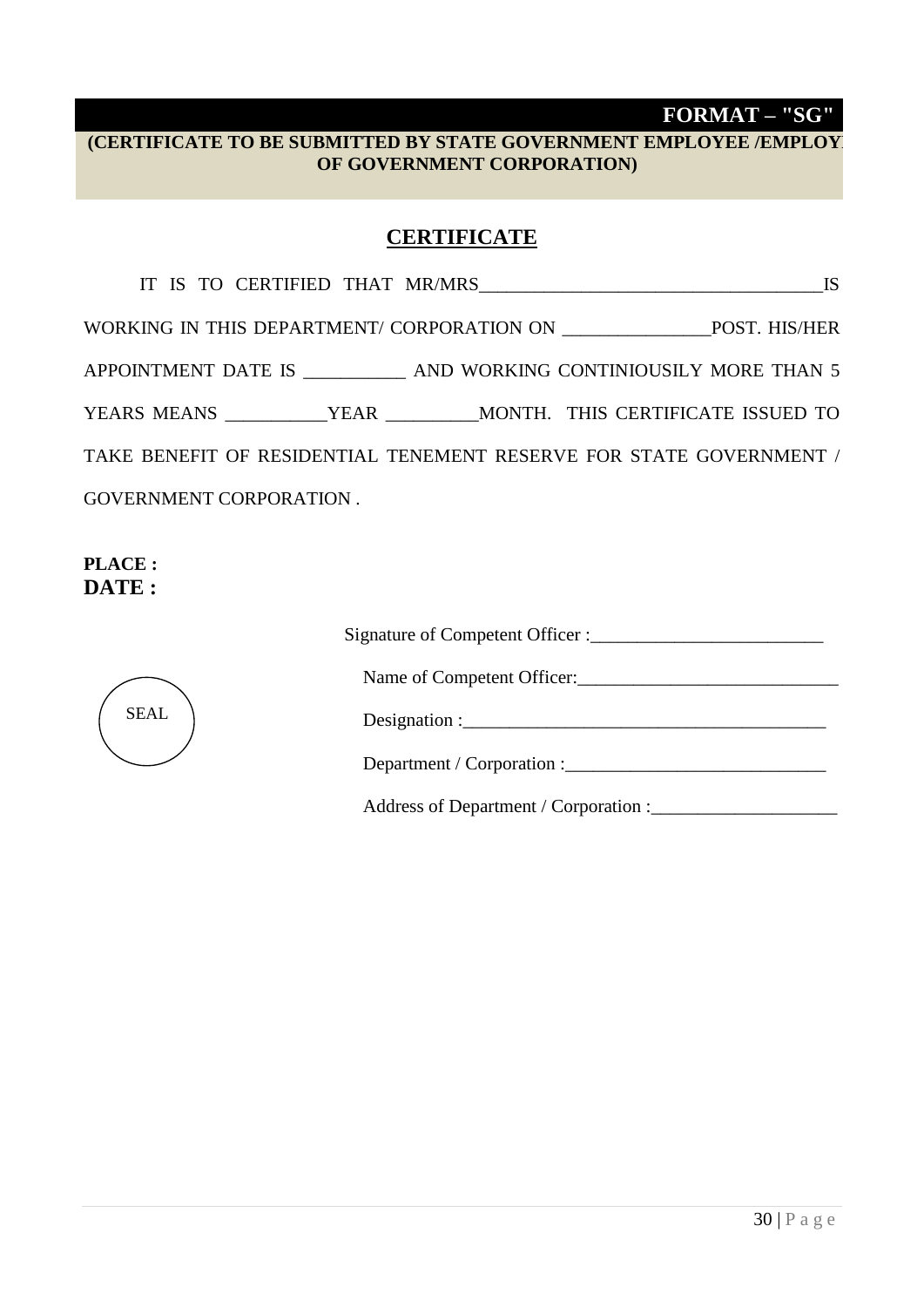**Format - M P**

(To be executed by the applicants through "MP/MLA/MLC" Category)

#### **SELF DECLARATION**

| <b>System</b> |
|---------------|
| fetched       |
| Photo         |
|               |

I, Shri/Smt./Ms./ ...........................................................son/ daughter/ wife of ........... age ....... years do hereby solemnly affirm on oath and state as follows.

- 1. I have been offered allotment of a tenement by Mumbai Board / MHADA under scheme code No. ............... at ............... vide Board's letter No. ............... Dated................
- 2. I shall be entitled to get one tenement or plot at any place in the MaharashtraState.
- 3. I shall not be in possession of a tenement or plot on ownership basis, hire- purchase basis at a place where I desire to have a tenement constructed by MHADA.
- 4. If I already possess from Government or MHADA a tenement or a plot either on rental / on leave and license basis / on hire purchase basis or on outright sale basis, I shall have to surrender the said tenement (s) to the Government or MHADA, as the case may be.
- 5. I shall not be eligible to get accommodation in the MLA's Hostel either at Mumbai or at Nagpur if I secures a tenement from MHADA at the place or has already constructed a house on a plot secured at the from MHADA.

I affirmed on this day ............... month of 201 .

I -------------------------------------------- son / daughter of ------------------------------ aged --------------------- --- Adhar No. --------------------------------- occupation ------------------------------ resident of --------------------------- hereby declare that the information provided above is true and correct to the best of my personal knowledge, information and belief. I fully understand the consequences of giving false information. If the information as given above is found to be false, I shall be liable for prosecution and punishment under section 199 and 200 of IPC 1960 and / or any other law applicable thereto. Place : --------------------- Applicant Signature: ------------------ Date : ------- / -------- / ---------- Applicant Name: ------------------------------ Application No. : Applicants Thumb Impression **Thumb Impression (Right Hand Thumb)**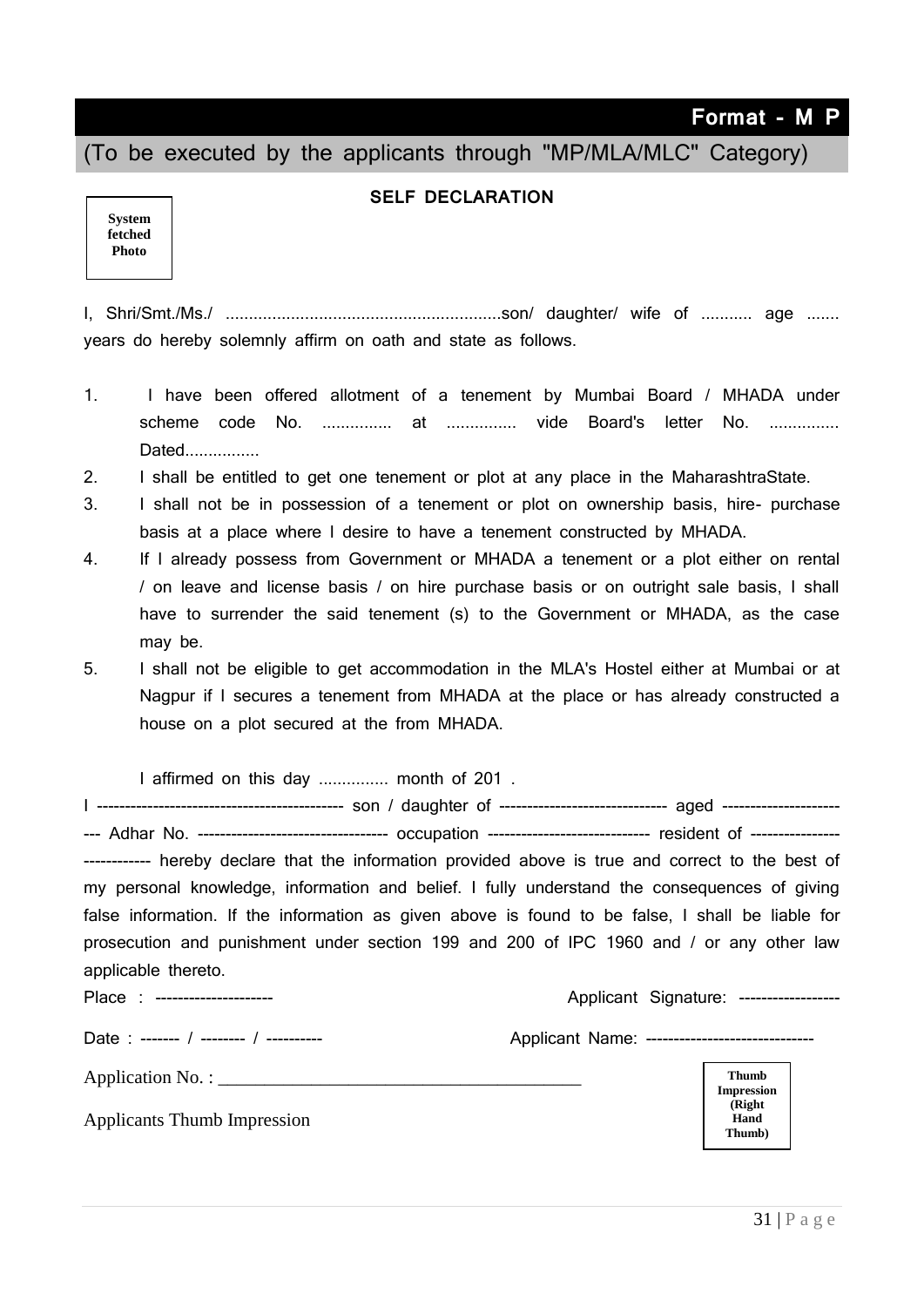### **FORMAT ''D''**

#### **(Self Declaration of Income from service and other sources / employment) SELF DECLARATION**

| <b>System</b>              |                                                                                                          |
|----------------------------|----------------------------------------------------------------------------------------------------------|
| <b>Fetched</b>             |                                                                                                          |
| <b>Photo</b>               | wife Mr./ Mrs. / ---------------------------------- applied for scheme Code ------------                 |
|                            | ----- in scheme code No. ------------------------ of Mumbai Board having Application No. --------------- |
|                            | I Mr. / Mrs. ------------------------- declare that I am employee of ------------------------------      |
|                            | company and I having my average monthly income of Rs. ----------------------- along with I have my       |
|                            | own business and from that business my income of last 12 months (i.e. 01/04/2018 to 31/03/2018) of       |
| Rs. -------------------- . |                                                                                                          |

I declare that from the both service and business my monthly income of Rs. -----------.

I declare that the information mentioned as provided above is true and correct to the best of my personal knowledge, information and belief. If the information is given above found false, MHADA/ Mumbai Board cancelled of allotment of tenement and liable for prosecution and punishment.

I declared that the information provided above is true and correct to the best of knowledge and belief.

| ----------------------------- hereby declare that the information provided above is true and correct to the |                                   |  |
|-------------------------------------------------------------------------------------------------------------|-----------------------------------|--|
| best of my personal knowledge, information and belief. I fully understand the consequences of               |                                   |  |
| giving false information. If the information as given above is found to be false, I shall be liable for     |                                   |  |
| prosecution and punishment under section 199 and 200 of IPC 1960 and / or any other law applicable          |                                   |  |
| thereto.                                                                                                    |                                   |  |
| Place : ----------------------                                                                              |                                   |  |
|                                                                                                             |                                   |  |
|                                                                                                             |                                   |  |
|                                                                                                             | <b>Thumb</b><br><b>Impression</b> |  |
|                                                                                                             | (Right Hand                       |  |
| Applicants Thumb Impression                                                                                 | Thumb)                            |  |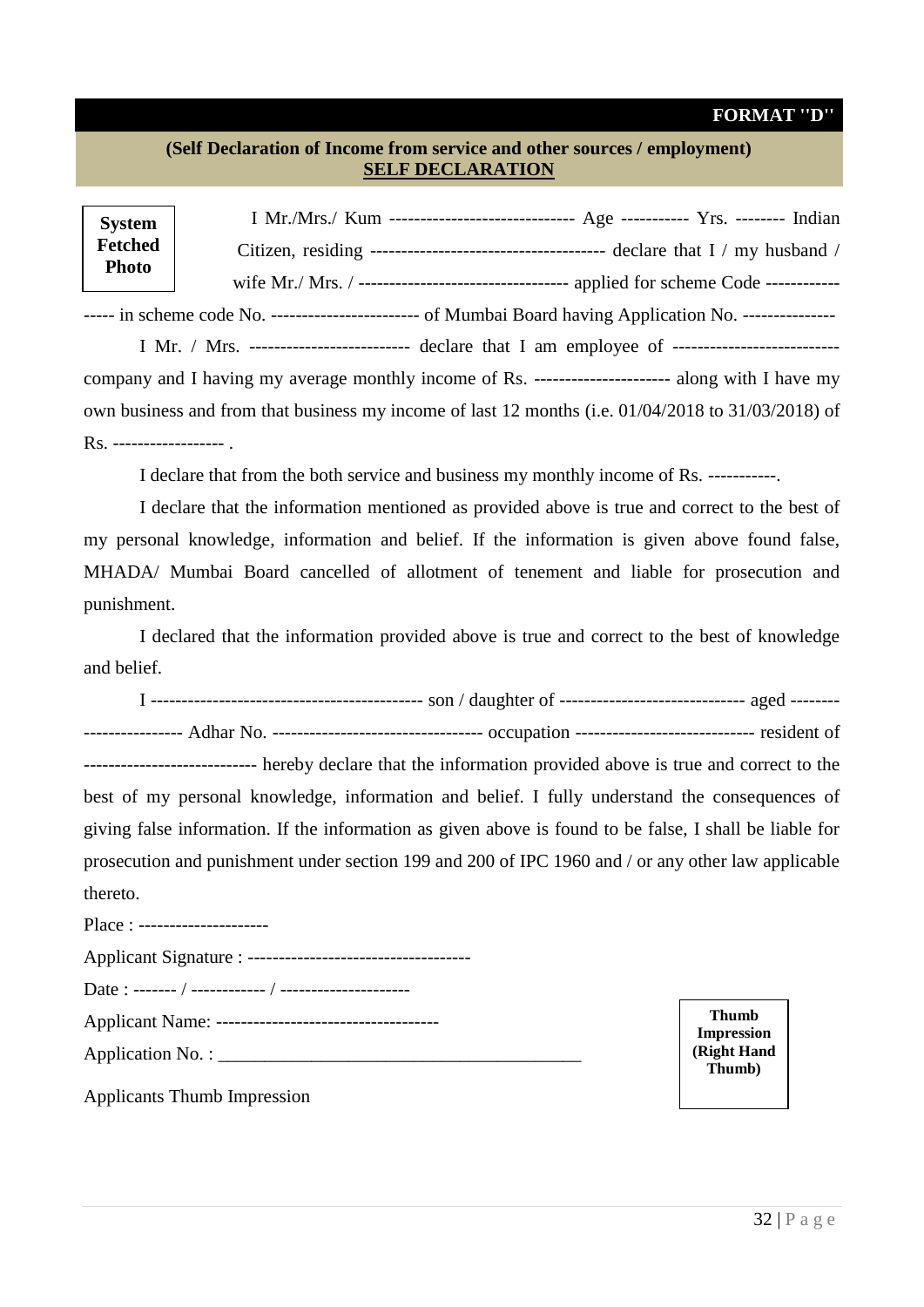#### **FORMAT ''E''**

**(Self Declaration regarding not having residential tenement or plot in jurisdiction of MCGM ) SELF DECLARATION**

| <b>System</b>           | I Mr./Mrs./ $Ku/$ ---------------------------------<br>Age ----------- $Yrs$ . -------- Indian |
|-------------------------|------------------------------------------------------------------------------------------------|
| Fetched<br><b>Photo</b> |                                                                                                |
|                         | applied for scheme Code -----------                                                            |

------ in scheme code No. -------------------------- of Mumbai Board having Application No. ---------------------------------- hereby declare that in the jurisdiction of Mumbai Municipal Corporation of Greater Mumbai. I/my husband/wife/minor neither having any kind of residential tenements or residential plot allotted by MHADA or personally acquired, on the basis of self ownership or hire purchase basis nor I / my husband / wife / minor member of any registered housing Co-operative Society.

I declare that I have applied for MHADA Lottery wide Application No. ----------------- in Scheme Code No. ----------------- Category ---------------- on Dt. -----------. Any kind of Residential Tenement or Residential Plot have not been allotted to me / my husband / my wife / minor.

I declare that the information mentioned as provided above is true and correct to the best of my personal knowledge, information and belief. If the information is given above found false, MHADA/ Mumbai Board cancelled of allotment of tenement and liable for prosecution and punishment.

I declared that the information provided above is true and correct to the best of knowledge and belief.

I -------------------------------------------- son / daughter of ------------------------------ aged -------- ---------------- Aadhar No. ---------------------------------- occupation ----------------------------- resident of ---------------------------- hereby declare that the information provided above is true and correct to the best of my personal knowledge, information and belief. I fully understand the consequences of giving false information. If the information as given above is found to be false, I shall be liable for prosecution and punishment under section 199 and 200 of IPC 1960 and / or any other law applicable thereto.

Place : ---------------------

Applicants Thumb Impression

**Thumb Impression (Right Hand Thumb)**